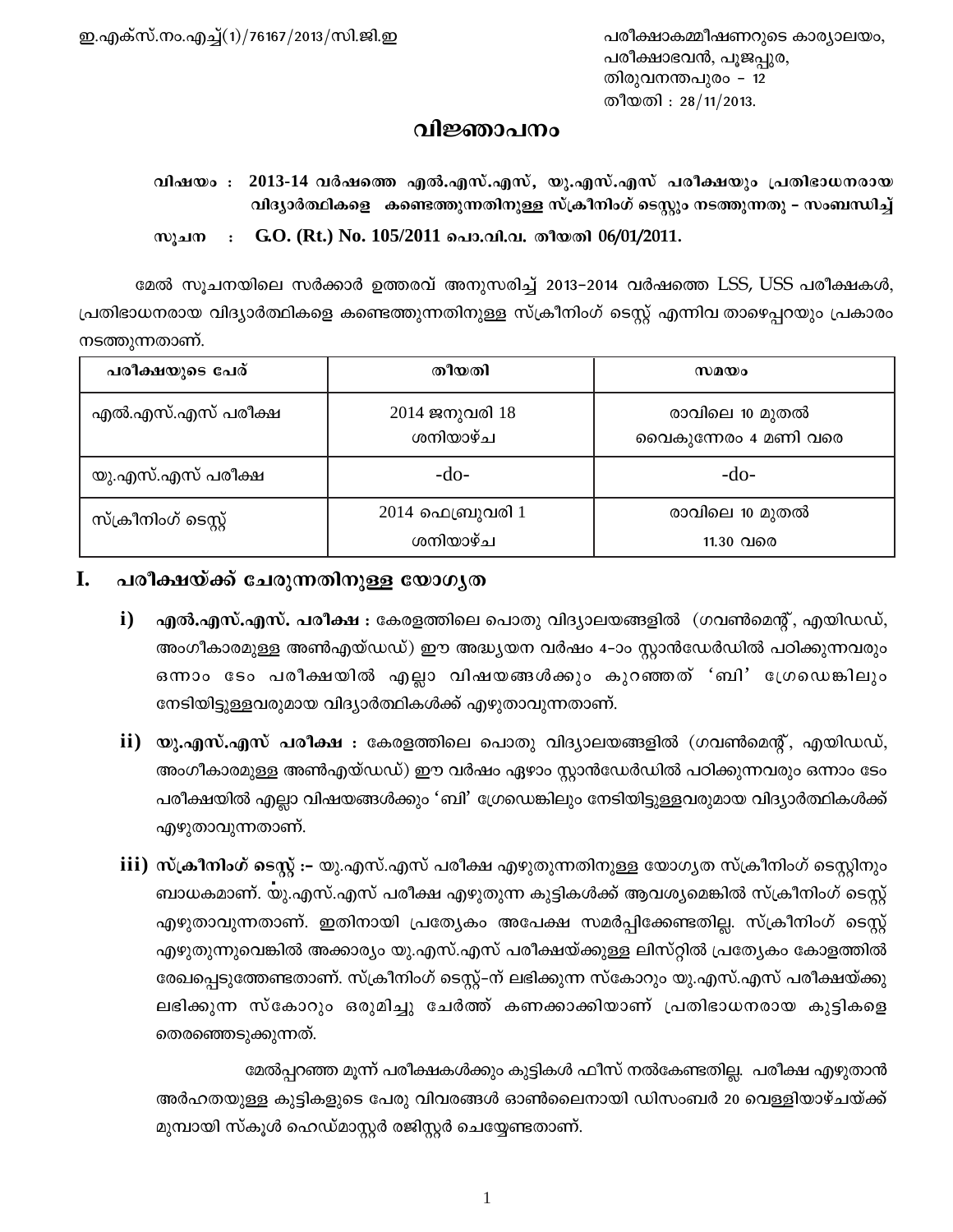#### II. പരീക്ഷാപ്രവർത്തനങ്ങളുടെ സ്വഭാവം

1 മുതൽ 4 വരെയുള്ള ക്ലാസുകളിലെ സിലബസിന്റെ അടിസ്ഥാനത്തിൽ എൽ.എസ്.എസ് പരീക്ഷയും. 5 മുതൽ 7 വരെയുള്ള ക്ലാസുകളിലെ സിലബസ് അടിസ്ഥാനമാക്കി യു.എസ്.എസ് പരീക്ഷയും നടത്തുന്നതാണ്. മൂന്നു വിഭാഗങ്ങളാണ് എൽ.എസ്.എസ്, യു.എസ്.എസ് പരീക്ഷകൾക്കുള്ളത്.

#### (i) എൽ.എസ്.എസ് പരീക്ഷ

#### വിഭാഗം എ : പ്രവർത്തനാധിഷ്ഠിത വിലയിരുത്തൽ

ഭാഷ, ഗണിതം, പരിസരപഠനം എന്നീ വിഷയങ്ങൾ ഉൾക്കൊള്ളുന്നതും ഉദ്ഗ്രഥന സാധൃതകൾ പ്രയോജനപ്പെടുത്തുന്നതുമായ പ്രവർത്തനാധിഷ്ഠിതമായ ചോദ്യങ്ങൾ ഈ വിഭാഗത്തിൽ ഉണ്ടായിരിക്കും. ചോദ്യങ്ങൾ സ്വയം വായിച്ച് ചെയ്യാവുന്ന സ്വതന്ത്ര പ്രവർത്തനങ്ങളോ പരസ്പര ബന്ധിതമായവയോ ആയിരിക്കും. 2 മണിക്കൂർ സമയമാണ് നൽകിയിരിക്കുന്നത്. പരമാവധി സ്കോർ 50. ആവശ്യമായ സാമഗ്രികൾ ചോദ്യപേപ്പറിനൊപ്പം നൽകുന്നതാണ്. പ്രവർത്തനങ്ങൾക്ക് ആവശ്യമെങ്കിൽ തൽസമയ വിലയിരുത്തലും കേന്ദ്രീകൃത വിലയിരുത്തലും ഉണ്ടാവും. പ്രത്യേക ഉത്തരക്കടലാസിലാണ് ഉത്തരം എഴുതേണ്ടത്.

#### വിഭാഗം ബി : വസ്തുനിഷ്ഠ/മൾട്ടിപ്പിൾ ചോയ്സ് ചോദ്യങ്ങൾ (MCQ) ഉപയോഗിച്ചുള്ള വിലയിരുത്തൽ

നൽകിയിട്ടുള്ള ടെസ്റ്റ് ബുക്ക് ലെറ്റിൽ തന്നെ ഉത്തരമെഴുതേണ്ട ഒരു മണിക്കൂർ സമയ ദൈർഘ്യമുള്ള എഴുത്തു പരീക്ഷയായിരിക്കും ഈ വിഭാഗത്തിൽ നടത്തപ്പെടുന്നത്. പരമാവധി സ്കോർ 30. ഉയർന്ന ചിന്താപ്രക്രിയ ആവശ്യമായി വരുന്നതും ഭാഷ, ഗണിതം, പരിസര പഠനം എന്നീ വിഷയങ്ങളിലെ പൂർവ്വാർജ്ജിത ജ്ഞാനത്തെ പരിഗണിക്കുന്നതുമായ വസ്തുനിഷ്ഠ/മൾട്ടിപ്പിൾ ചോയ്സ് ചോദ്യങ്ങൾ (MCQ) ഈ വിഭാഗത്തിൽ ഉണ്ടായിരിക്കും.

#### വിഭാഗം സി : പോർട്ഫോളിയോ വിലയിരുത്തൽ

ഇതിനായി പരീക്ഷാർത്ഥികൾ കൊണ്ടുവരേണ്ട ഇനങ്ങളുടെ വിശദാംശങ്ങൾ വിജ്ഞാപനത്തി നോടൊപ്പം കൊടുത്തിരിക്കുന്നു. പരമാവധി സ്കോർ 20. ഉള്ളടക്കം, പ്രവർത്തന മികവ്, തനിമ, നിലവാരം തുടങ്ങിയവ പരിഗണിക്കുന്ന സൂചകങ്ങളുടെ അടിസ്ഥാനത്തിലാണ് പോർട്ട് ഫോളിയോയുടെ വിലയിരുത്തൽ നടത്തുക. ഇതിന്റെ ഭാഗമായി അഭിമുഖവും ഉണ്ടായിരിക്കുന്നതാണ്.

#### (ii) യു.എസ്.എസ് പരീക്ഷ

#### വിഭാഗം എ : പ്രവർത്തനാധിഷ്ഠിത വിലയിരുത്തൽ

പാഠ്യവിഷയങ്ങളുമായി ബന്ധപ്പെട്ട പ്രവർത്തനാധിഷ്ഠിതമായ ചോദ്യങ്ങൾ ഉണ്ടായിരിക്കും. ഒന്നാം ഭാഷ (മലയാളം, തമിഴ്, കന്നട), ഇംഗ്ളീഷ്, സാമൂഹൃശാസ്ത്രം, ജനറൽ സയൻസ്, ഗണിതം എന്നീ വിഷയങ്ങളിലായിരിക്കും ചോദ്യങ്ങൾ. ചോദ്യങ്ങൾ കുട്ടികൾക്ക് സ്വയം വായിച്ച് ചെയ്യാവുന്ന സ്വതന്ത്ര പ്രവർത്തനങ്ങളോ പരസ്പര ബന്ധിതമായവയോ ആയിരിക്കും. 2 മണിക്കൂർ സമയമാണ് നൽകിയിരിക്കുന്നത്. പരമാവധി സ്കോർ 50. ആവശ്യമായ സാമഗ്രികൾ ചോദ്യപേപ്പറിനൊപ്പം നൽകുന്നതാണ്. പ്രവർത്തനങ്ങൾക്ക് തൽസമയ വിലയിരുത്തലും കേന്ദ്രീകൃത വിലയിരുത്തലും ഉണ്ടായിരിക്കും. പ്രത്യേക ഉത്തരക്കടലാസിലാണ് ഉത്തരം എഴുതേണ്ടത്.

 $\overline{2}$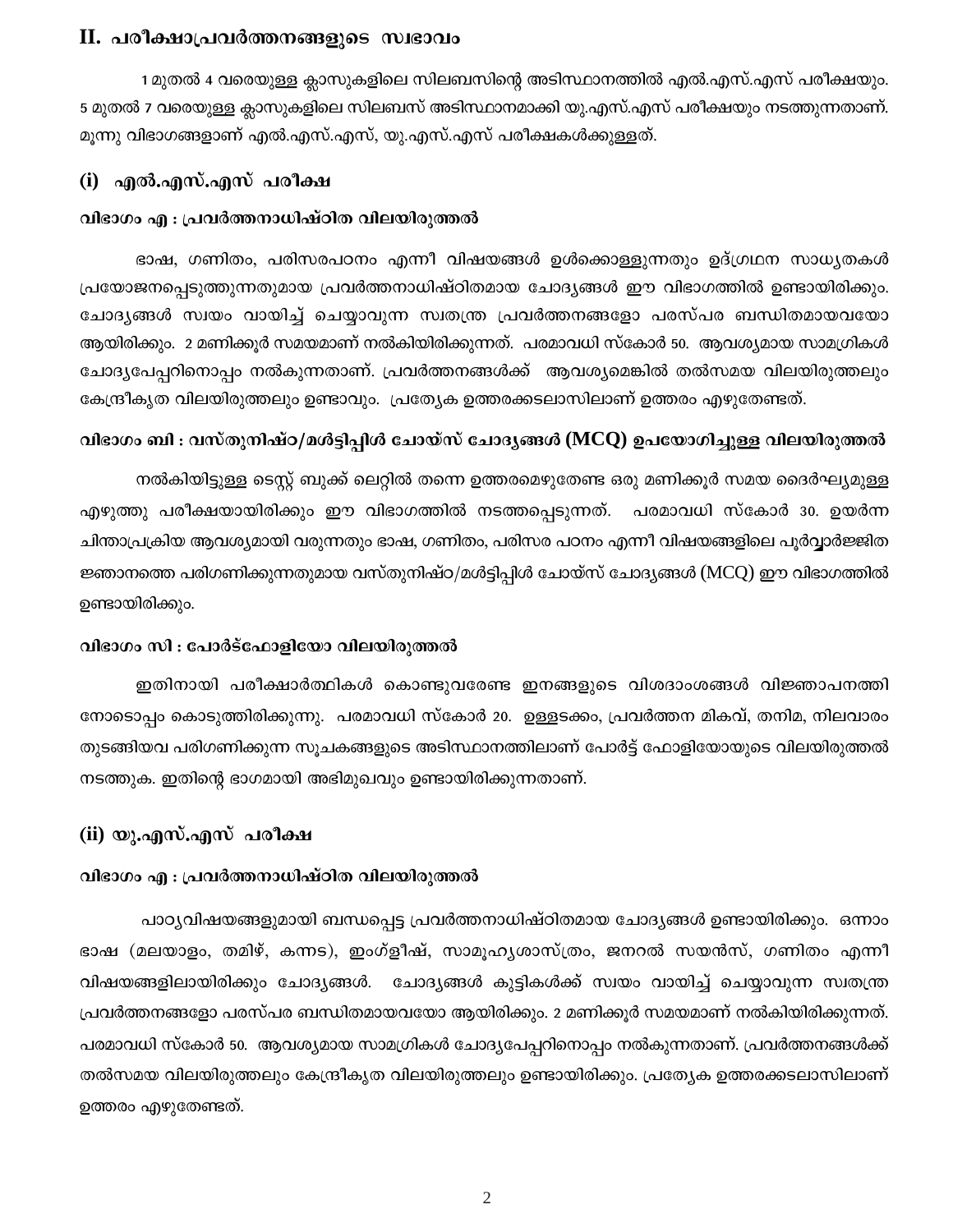### വിഭാഗം ബി : വസ്തുനിഷ്ഠ/മൾട്ടിപ്പിൾ ചോയ്സ് ചോദൃങ്ങൾ (MCQ) ഉപയോഗിച്ചുള്ള വിലയിരുത്തൽ

നൽകിയിട്ടുള്ള ടെസ്റ്റ് ബുക്ക്ലെറ്റിൽ തന്നെ ഉത്തരമെഴുതേണ്ട ഒരു മണിക്കൂർ സമയ ദൈർഘ്യമുള്ള എഴുത്തു പരീക്ഷയായിരിക്കും. പരമാവധി സ്കോർ 30. ഉയർന്ന ചിന്താപ്രക്രിയ ആവശ്യമായി വരുന്നതും കുട്ടികളുടെ പൂർവ്വാർജിത ജ്ഞാനത്തെ പരിഗണിക്കുന്നതുമായ വസ്തുനിഷ്ഠ/മൾട്ടിപ്പിൾ ചോയ്സ് ചോദ്യങ്ങൾ (MCQ) ഈ വിഭാഗത്തിൽ ഉണ്ടായിരിക്കും. ഒന്നാം ഭാഷ (മലയാളം, അറബിക്, ഉർദു, സംസ്കൃതം) ഇംഗ്ളീഷ്, സോഷ്യൽ സയൻസ്, സയൻസ്, ഗണിതം എന്നീ വിഷയങ്ങളിലായിരിക്കും ചോദ്യങ്ങൾ

#### വിഭാഗം സി : പോർട്ഫോളിയോ വിലയിരുത്തൽ

ഇതിനായി പരീക്ഷാർത്ഥികൾ കൊണ്ടുവരേണ്ട ഇനങ്ങളുടെ വിശദാംശങ്ങൾ വിജ്ഞാപനത്തി നോടൊപ്പം കൊടുത്തിരിക്കുന്നു. പരമാവധി സ്കോർ 20. ഉള്ളടക്കം, പ്രവർത്തന മികവ്, തനിമ, നിലവാരം തുടങ്ങിയവ പരിഗണിക്കുന്ന സൂചകങ്ങളുടെ അടിസ്ഥാനത്തിലാണ് പോർട്ട് ഫോളിയോയുടെ വിലയിരുത്തൽ നടത്തുക. ഇതിന്റെ ഭാഗമായി അഭിമുഖവും ഉണ്ടായിരിക്കുന്നതാണ്.

മൂന്നു ഭാഗങ്ങളിലും നേടുന്ന സ്കോറുകൾ ചേർത്താണ് ഓവറോൾ ഗ്രേഡ് നിർണ്ണയിക്കുക. 70 ശതമാനത്തിനു മുകളിൽ A ഗ്രേഡും, 50–69 ശതമാനം B ഗ്രേഡും, 50 ശതമാനത്തിൽ താഴെ C ഗ്രേഡും ആയിരിക്കും. സ്കോളർഷിപ്പിനു അർഹത നേടുന്നതിന് A ഗ്രേഡ് ലഭിച്ചിരിക്കണം. ഉപജില്ലയിൽ SC, ST,  ${\rm OEC}$  വിഭാഗങ്ങളിൽപ്പെട്ട കുട്ടികളിൽ ആർക്കും തന്നെ  ${\rm A}$  ഗ്രേഡ് ലഭിക്കുന്നില്ലെങ്കിൽ ഈ വിഭാഗങ്ങളിൽ ഏറ്റവും കൂടുതൽ സ്കോർ നേടിയ കുട്ടിയെ സ്കോളർഷിപ്പിന് പരിഗണിക്കുന്നതാണ്. (കുറഞ്ഞത് B ഗ്രേഡ് എങ്കിലും നേടിയിരിക്കണം).

# (III) സ്ക്രീനിംഗ് ടെസ്റ്റ് :

മെന്റൽ എബിലിറ്റി, അഭിരുചി പരിശോധന തുടങ്ങിയവ പരിശോധിക്കപ്പെടുന്ന 5, 6, 7 ക്ലാസുകളിലെ സിലബസ് അനുസരിച്ച് തയ്യാറാക്കിയ ഉയർന്ന ചിന്താപ്രക്രിയ ആവശ്യമായ മൾട്ടിപ്പിൾ ചോയ്സ് ചോദ്യങ്ങൾ ഉൾക്കൊള്ളുന്ന ഒന്നര മണിക്കൂർ സമയത്തിനുള്ള പരീക്ഷയായിരിക്കും നടത്തപ്പെടുന്നത്. പരമാവധി സ്കോർ 100. ടെസ്റ്റ്ബുക്ക്ലറ്റിൽ തന്നെ കുട്ടികൾ ഉത്തരമെഴുതേണ്ടതാണ്.

സ്ക്രീനിംഗ് ടെസ്റ്റിനു ലഭിച്ച സ്കോറും, യു.എസ്.എസ് പരീക്ഷയ്ക്കു ലഭിച്ച സ്കോറും ഒരുമിച്ചു ചേർത്ത് കണക്കാക്കിയാണ് പ്രതിഭാധനരായ കുട്ടികളെ കണ്ടെത്തുന്നത്. ഓരോ വിദ്യാഭ്യാസ ജില്ലയിൽ നിന്നും താഴെപ്പറഞ്ഞിരിക്കുന്ന രീതിയിൽ 20 പേരെയാണ് തെരഞ്ഞെടുക്കുന്നത്. ഇതിൽ 50% പെൺകുട്ടികൾ ആയിരിക്കുന്നതാണ്.

|                          | ആകെ | 20 |
|--------------------------|-----|----|
|                          |     |    |
| സി.ഡബ്ല്യു.എസ്.എൻ വിഭാഗം |     | 1  |
| എസ്.ടി വിഭാഗം            |     | 2  |
| എസ്.സി/ഒ.ഇ.സി വിഭാഗം     |     | 2  |
| ജനറൽ വിഭാഗം              |     | 15 |
|                          |     |    |

എസ്.ടി വിഭാഗത്തിൽ കുട്ടികൾ ഇല്ലെങ്കിൽ എസ്.സി/ഒ.ഇ.സി വിഭാഗങ്ങളിൽ ഏതു വിഭാഗത്തിൽ നിന്നാണോ കുട്ടികൾ ഉൾപ്പെടാത്തത് ആ വിഭാഗത്തിലെ ഏറ്റവും ഉയർന്ന റാങ്ക് നേടിയ കുട്ടികളെ പരിഗണി ക്കുന്നതാണ്. എന്നാൽ രണ്ട് വിഭാഗങ്ങളിൽ നിന്നും കുട്ടികൾ ഉൾപ്പെട്ടിട്ടുണ്ടെങ്കിൽ ഈ വിഭാഗങ്ങളിൽ നിന്നും കൂടുതൽ സ്കോർ നേടിയ 2 കുട്ടികളെ കൂടി ഉൾപ്പെടുത്തുന്നതാണ്.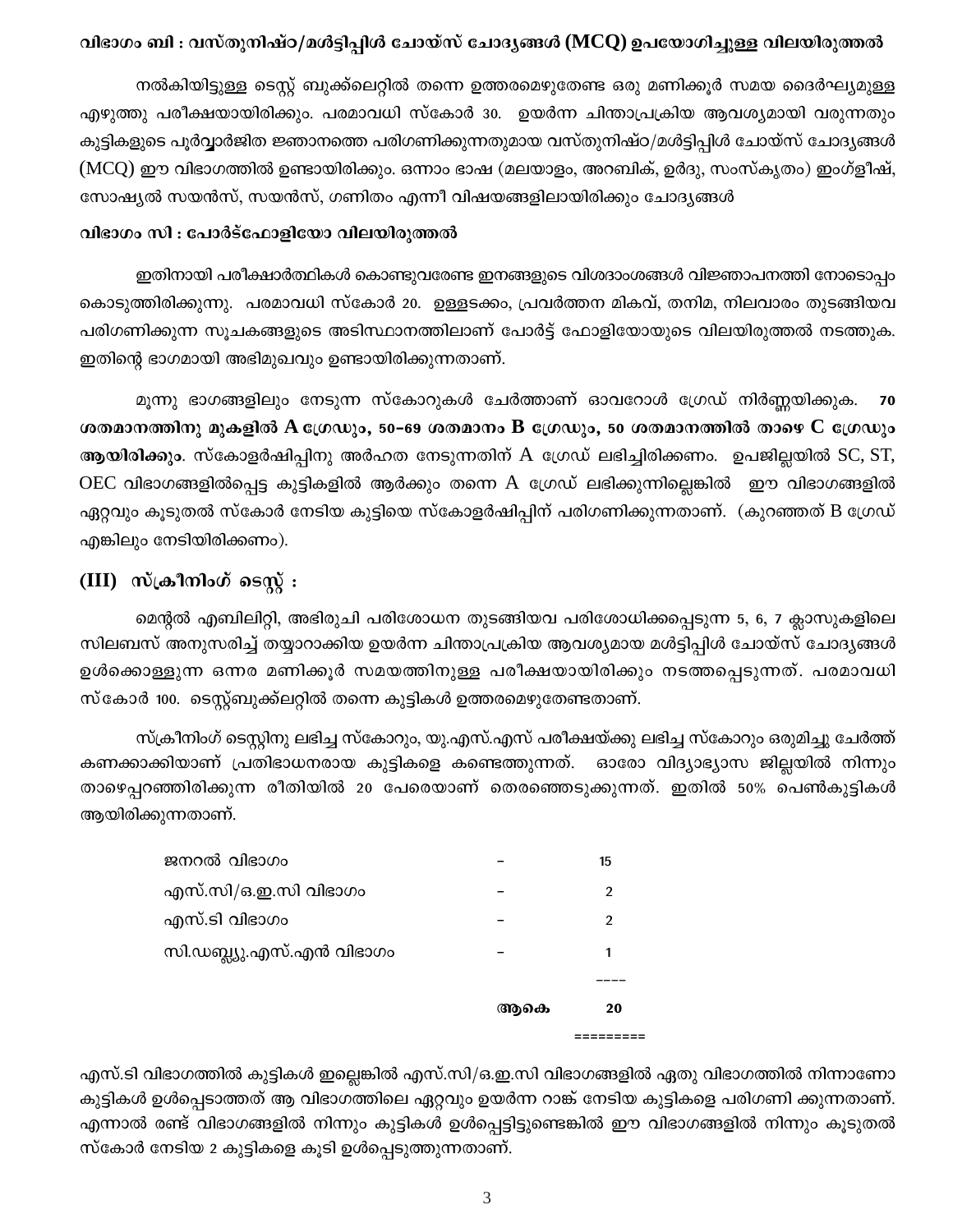സി.ഡബ്ല്യു.എസ്.എൻ. വിഭാഗത്തിൽ കുട്ടികൾ ഇല്ലെങ്കിൽ ജനറൽ വിഭാഗത്തിൽ നിന്നും ഒരാളെ തെരഞ്ഞെടുക്കുന്നതാണ്.

ഏതെങ്കിലും വിഭാഗത്തിൽ ഒന്നിലധികം കുട്ടികൾക്ക് ഒരേ സ്കോർ ലഭിച്ചതിനാൽ മേൽപ്പറഞ്ഞിരിക്കുന്ന രീതിയിൽ കുട്ടികളുടെ എണ്ണം പരിമിതപ്പെടുത്താൻ സാധിക്കാതെ വന്നാൽ അതിനായി താഴെ കൈാടുത്തിരിക്കുന്ന മാനദണ്ഡം സ്വീകരിക്കുന്നതാണ്.

- യു എസ് എസ്, സ്ക്രീനിംഗ് ടെസ്റ്റ് കളുടെ ആകെ സ്കോറിന്റെ കൂടെ സ്ക്രീനിംഗ് ടെസ്റ്റിന്റെ സ്കോർ ♦ ചേർക്കുക.
- അപ്പോഴും തുലൃത വന്നാൽ യുഎസ്എസ് പാർട്ട് 'എ'-യുടെ സ്കോർ കൂടി ചേർക്കുക. ❖
- ✦ വീണ്ടും തുലൃത വന്നാൽ യുഎസ്എസ് പാർട്ട് ബി-യുടെ സ്കോർ കൂടി ചേർക്കുക.
- ✦ എന്നിട്ടും തുല്യ സ്കോറുകൾ വന്നാൽ ജനനത്തീയതി പരിഗണിച്ച് പ്രായക്കൂടുതൽ ഉള്ളവർക്ക് പരിഗണന നൽകുക.

# IV. മൂല്യനിർണ്ണയം

 $(i)$  LSS, USS പരീക്ഷകൾക്ക് തൽസമയ വിലയിരുത്തലും കേന്ദ്രീകൃത മൂല്യനിർണ്ണയവും ഉണ്ടായിരിക്കും. പരീക്ഷക്കു മേൽനോട്ടം വഹിക്കുന്ന അദ്ധ്യാപകർ തന്നെ തൽസമയ വിലയിരുത്തൽ നിർവഹിക്കേണ്ടതാണ്. പ്രവർത്തനാധിഷ്ഠിത ചോദ്യങ്ങളിൽ തത്സമയം വിലയിരുത്തേണ്ടവ ഉൾപ്പെടുന്നുണ്ടെങ്കിൽ ഇൻവിജിലേറ്റർമാർ വിലയിരുത്തി സ്കോർ ഉത്തരക്കടലാസിൽ രേഖപ്പെടുത്തുന്നതാണ്. ഈ സ്കോർ കൂടി കേന്ദ്രീകൃത മൂല്യനിർണ്ണയത്തിൽ ഗ്രേഡിനു പരിഗണിക്കുന്നതാണ്.

തെരഞ്ഞെടുക്കപ്പെട്ട കേന്ദ്രത്തിൽ വച്ച് കേന്ദ്രീകൃത മൂല്യനിർണ്ണയം പിന്നീടു നടത്തുന്നതാണ്. ഇതിനായി പരീക്ഷയ്ക്കുശേഷം ചീഫ് സൂപ്രണ്ട് ഉത്തരക്കടലാസുകൾ രജിസ്റ്റർ നമ്പർ ക്രമത്തിൽ അടുക്കി പായ്ക്കറ്റിലാക്കി സീൽ ചെയ്ത് ഉപജില്ലാ വിദ്യാഭ്യാസ ഓഫീസറെ ഏൽപ്പിക്കേണ്ടതാണ്.

കുട്ടികളുടെ പോർട്ട്ഫോളിയോ പരീക്ഷാകേന്ദ്രത്തിൽ വച്ചുതന്നെ വിലയിരുത്തുന്നതാണ്. അദ്ധ്യാപകർ പഠനോൽപന്നങ്ങൾ/പോർട്ട്ഫോളിയോ എന്നിവ നിശ്ചിത സൂചകങ്ങളുടെ അടിസ്ഥാനത്തിൽ വിലയിരുത്തുന്നതാണ്. ഓരോ മുറിയിൽ നിന്നും ലഭിക്കുന്ന സ്കോർഷീറ്റ് ഒരുമിച്ച് പായ്ക്കറ്റിലാക്കി സീൽ ചെയ്ത് ഉത്തരക്കടലാസിനൊപ്പം അന്നുതന്നെ ഉപജില്ലാ വിദ്യാഭ്യാസ ഓഫീസറെ ഏൽപ്പിക്കേണ്ടതാണ്.

(ii) സ്ക്രീനിംഗ് ടെസ്റ്റ് : പരീക്ഷ കഴിഞ്ഞാലുടനെ അതേ സെന്ററിൽ വച്ചുതന്നെ മൂല്യനിർണ്ണയം നടത്തേണ്ടതാണ്.

LSS, USS പരീക്ഷകളുടെ കേന്ദ്രീകൃത മൂല്യനിർണ്ണയവും ഈ സെന്ററിൽ തന്നെ നടത്തി ചീഫ് സൂപ്രണ്ട് എല്ലാ പരീക്ഷകളുടേയും ഉത്തരക്കടലാസ്, സ്കോർ ഷീറ്റുകൾ എന്നിവ പ്രത്യേകം കവറുകളിലാക്കി സീൽ ചെയ്ത് തുടർ നടപടികൾക്കായി ഉപജില്ലാ വിദ്യാഭ്യാസ ഓഫീസറെ ഏൽപ്പിക്കേണ്ടതാണ്. ഇവ ഒരു വർഷം ഉപജില്ലാ വിദ്യാഭ്യാസ ഓഫീസിൽ സൂക്ഷിക്കേണ്ടതാണ്.

### (iii) മൂല്യനിർണ്ണയം സംബന്ധിച്ച മറ്റു പൊതുവിവരങ്ങൾ

കേന്ദ്രീകൃത മൂല്യനിർണ്ണയം, സ്കോറുകളുടെ ക്രോഡീകരണം, ഡാറ്റാ എൻട്രി എന്നിവ ഉപജില്ലാ പരീക്ഷാ സമിതിയുടെ ചുമതലയിൽ നടത്തേണ്ടതാണ്. പരീക്ഷകളുടെ കേന്ദ്രീകൃത മൂല്യനിർണ്ണയത്തിന് ആവശ്യമുള്ള അദ്ധ്യാപകരെ AEO നിയമിക്കേണ്ടതാണ്. എൽ.എസ്.എസ്, യു.എസ്.എസ്. പരീക്ഷകളുടെ കേന്ദ്രീകൃത മൂല്യനിർണ്ണയ ക്യാമ്പും, കൂടാതെ പ്രതിഭാ നിർണ്ണയ പരീക്ഷയും അതിന്റെ മൂല്യനിർണ്ണയവും ഒരേ ദിവസം ഒരേ സെന്ററിൽ നടത്തേണ്ടതാണ്. ഉപജില്ലാ വിദ്യാഭ്യാസ ഓഫീസർമാർ മൂല്യനിർണ്ണയ ത്തിനുശേഷം ക്രോഡീകരണത്തിനായി സ്കോർഷീറ്റുകൾ പ്രത്യേകം കവറുകളിലാക്കി സീൽ ചെയ്ത് BPO-യ്ക്ക് കൈമാറേണ്ടതാണ്.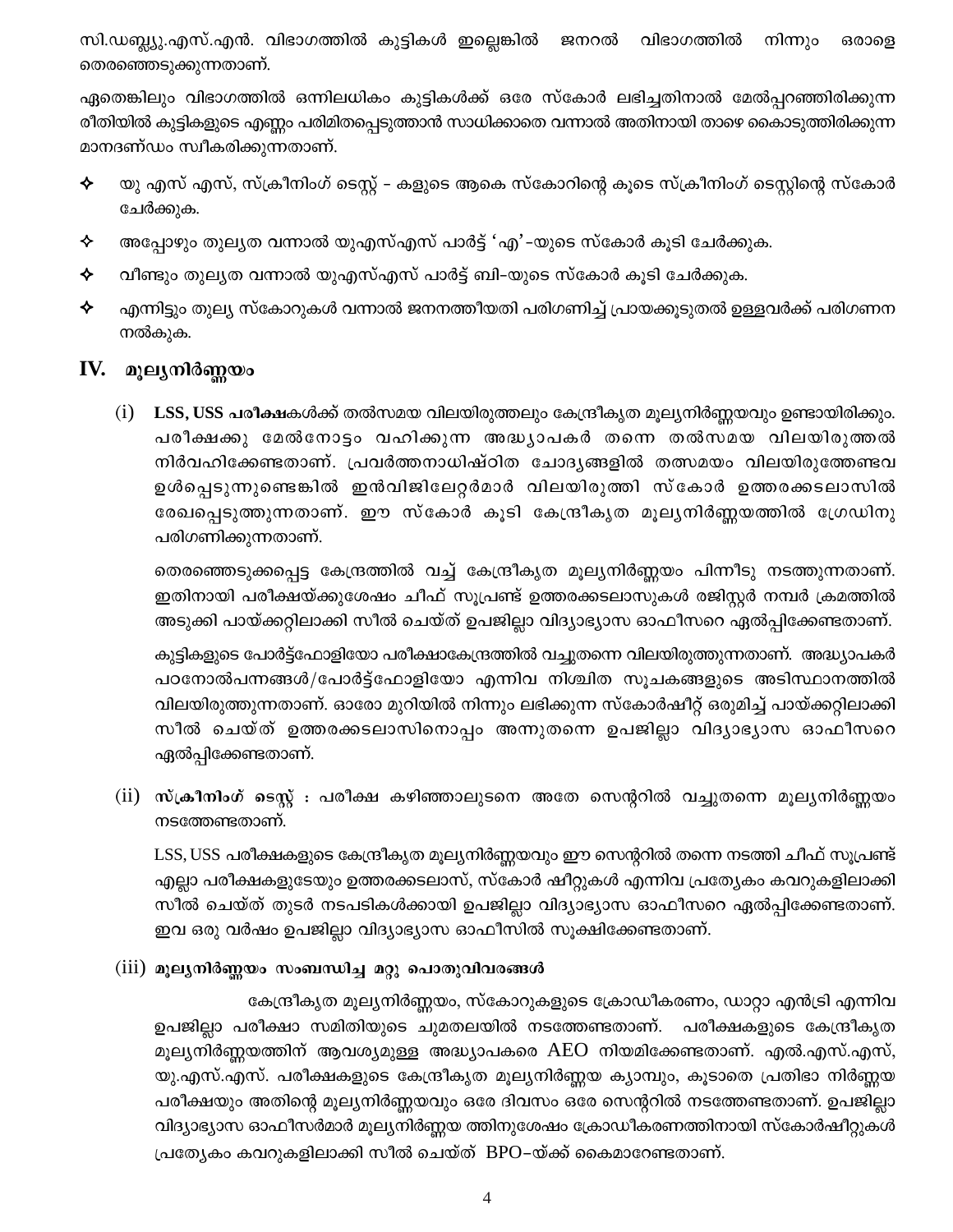#### V. പരീക്ഷാകേന്ദ്രങ്ങൾ

ഉപജില്ലയിലെ പരീക്ഷാകേന്ദ്രങ്ങൾ അതത് ഉപജില്ലാ പരീക്ഷാസമിതി തെരഞ്ഞെടുക്കുന്നതാണ്.

- ${\bf i})$  എൽ.എസ്.എസ് പരീക്ഷ : ഓരോ ഗ്രാമപഞ്ചായത്തിലും ഒരു പരീക്ഷാകേന്ദ്രം ഉണ്ടായിരിക്കുന്നതാണ്. എന്നാൽ ഒരു സെന്ററിൽ 120–ൽ കൂടുതൽ കുട്ടികൾ പരീക്ഷ എഴുതുവാനുണ്ടെങ്കിൽ അതേ ഗ്രാമപഞ്ചായത്തിൽ ആവശ്യമെങ്കിൽ മറ്റൊരു പരീക്ഷാകേന്ദ്രം കൂടി അനുവദിക്കാവുന്നതാണ്. 20 കുട്ടികൾക്ക് ഒരു ഹാൾ/മുറി എന്ന രീതിയിൽ സൗകര്യപ്രദമായ സ്കൂളുകളാണ് പരീക്ഷാകേന്ദ്രമായി തെരഞ്ഞെടുക്കേണ്ടത്.
- $\mathbf{ii})$  യു.എസ്.എസ് പരീക്ഷ : ഓരോ വിദ്യാഭ്യാസ ഉപജില്ലയിലും രണ്ടു പരീക്ഷാകേന്ദ്രങ്ങൾ വീതം ഉണ്ടായിരിക്കും. 20 കുട്ടികൾക്ക് ഒരു മുറി എന്ന രീതിയിലായിരിക്കും ഇരിപ്പിടങ്ങൾ ക്രമീകരിക്കുന്നത്.
- iii) സ്ക്രീനിംഗ് ടെസ്റ്റ് : ഉപജില്ലാതലത്തിൽ സൗകര്യമുള്ള ഒരു ഹൈസ്കൂൾ പരീക്ഷാകേന്ദ്രമായി തെരഞ്ഞെടുക്കേണ്ടതാണ്. 20 കുട്ടികൾക്ക് ഒരു ഹാൾ/മുറി എന്ന രീതിയിൽ ഇരിപ്പിട സൗകര്യം ക്രമീകരിക്കേണ്ടതാണ്.

#### VI. പരീക്ഷാ സമിതികൾ

സൂചനയിലെ സർക്കാർ ഉത്തരവു പ്രകാരം എൽ.എസ്.എസ്, യു.എസ്.എസ്, സ്ക്രീനിംഗ് പരീക്ഷകൾ റവന്യൂ ജില്ലാ/ഉപജില്ലാതല പരീക്ഷാ സമിതികൾ രൂപീകരിച്ചു നടത്തുന്നതാണ്.

എൽ.എസ്.എസ്, യു.എസ്.എസ്, പരീക്ഷകൾ, സ്ക്രീനിംഗ് ടെസ്റ്റ് എന്നിവയുടെ നടത്തിപ്പ് ചുമതല റവന്യൂ ജില്ലാതലത്തിൽ വിദ്യാഭ്യാസ ഉപഡയറക്ടർ (ചെയർമാൻ/പേഴ്സൺ) ഡയറ്റ് പ്രിൻസിപ്പൽ (കൺവീനർ) എസ്.എസ്.എ ജില്ലാ പ്രോജക്ട് ഓഫീസർ (മെമ്പർ) എന്നിവരടങ്ങിയ പരീക്ഷാ സമിതിക്കും ഉപജില്ലാ തലത്തിൽ ഉപജില്ലാ വിദ്യാഭ്യാസ ഓഫീസർ (ചെയർമാൻ/പേഴ്സൺ) ഡയറ്റ് ഫാക്കൽറ്റിയംഗം (കൺവീനർ), എസ്.എസ്.എ ബ്ലോക്ക് പ്രോഗ്രാം ഓഫീസർ (മെമ്പർ) എന്നിവരടങ്ങിയ പരീക്ഷാ സമിതിക്കും ആയിരിക്കും. ഇതോടൊപ്പം പരീക്ഷയുടെ ഫലപ്രഖ്യാപനം, സർട്ടിഫിക്കറ്റ് വിതരണം, പൊതു വിദ്യാഭ്യാസ ഡയറക്ടർക്ക് ഫലം എത്തിക്കൽ, ഫലത്തിന്റെ വിശകലനം എന്നിവയും ജില്ലാതല പരീക്ഷാസമിതിയുടെ ചുമതലയായിരിക്കും.

#### VII. ചീഫ് സൂപ്രണ്ട്, ഡെപ്യൂട്ടി ചീഫ് സൂപ്രണ്ട്, ഇൻവിജിലേറ്റർമാർ എന്നിവരുടെ നിയമനം

പരീക്ഷാകേന്ദ്രങ്ങളിലെ ചീഫ് സൂപ്രണ്ട്, ഡെപ്യൂട്ടി ചീഫ് സൂപ്രണ്ട് എന്നിവരെ വിദ്യാഭ്യാസ ഉപഡയറക്ടറും ഇൻവിജിലേറ്റർമാരെ ഉപജില്ലാവിദ്യാഭ്യാസ ഓഫീസറും നിയമിക്കേണ്ടതാണ്. ഹൈസ്കൂളുകളിലെ പ്രൈമറി അധ്യാപകരിൽ ഇൻവിജിലേറ്ററാകാൻ താൽപര്യമുള്ളവരെയും പരിഗണിക്കേണ്ടതാണ്.

- $(i)$ **എൽ.എസ്.എസ്. പരീക്ഷ :-** പരീക്ഷാകേന്ദ്രമായി തെരഞ്ഞെടുത്ത സ്കൂളിലെ ഹെഡ്മാസ്റ്റർ, ചീഫ് സൂപ്രണ്ട് ആയിരിക്കും. ഡെപ്യൂട്ടി ചീഫ് സൂപ്രണ്ട്, ഇൻവിജിലേറ്റർമാർ എന്നിവരെ അടുത്തുള്ള ഗ്രാമപഞ്ചായത്തുകളിലെ വിദ്യാലയങ്ങളിലെ അദ്ധ്യാപകരിൽ നിന്നും തെരഞ്ഞെടുക്കേണ്ടതാണ്.
- (ii) യു.എസ്.എസ് പരീക്ഷ : ഉപജില്ലയിൽ പരീക്ഷാകേന്ദ്രങ്ങളായി തെരഞ്ഞടുക്കപ്പെട്ട സ്കൂളുകളിലെ പ്രധാനാധ്യാപകൻ/പ്രധാനാധ്യാപിക ചീഫ് സൂപ്രണ്ട് ആയിരിക്കും. ഡെപ്യൂട്ടി ചീഫ് സൂപ്രണ്ട്, ഇൻവിജിലേറ്റർമാർ എന്നിവർ പ്രസ്തുത സെന്ററിൽ പരീക്ഷയെഴുതുന്ന കുട്ടികളുടെ സ്കൂളുകളിൽ നിന്നുള്ളവരാകരുത്.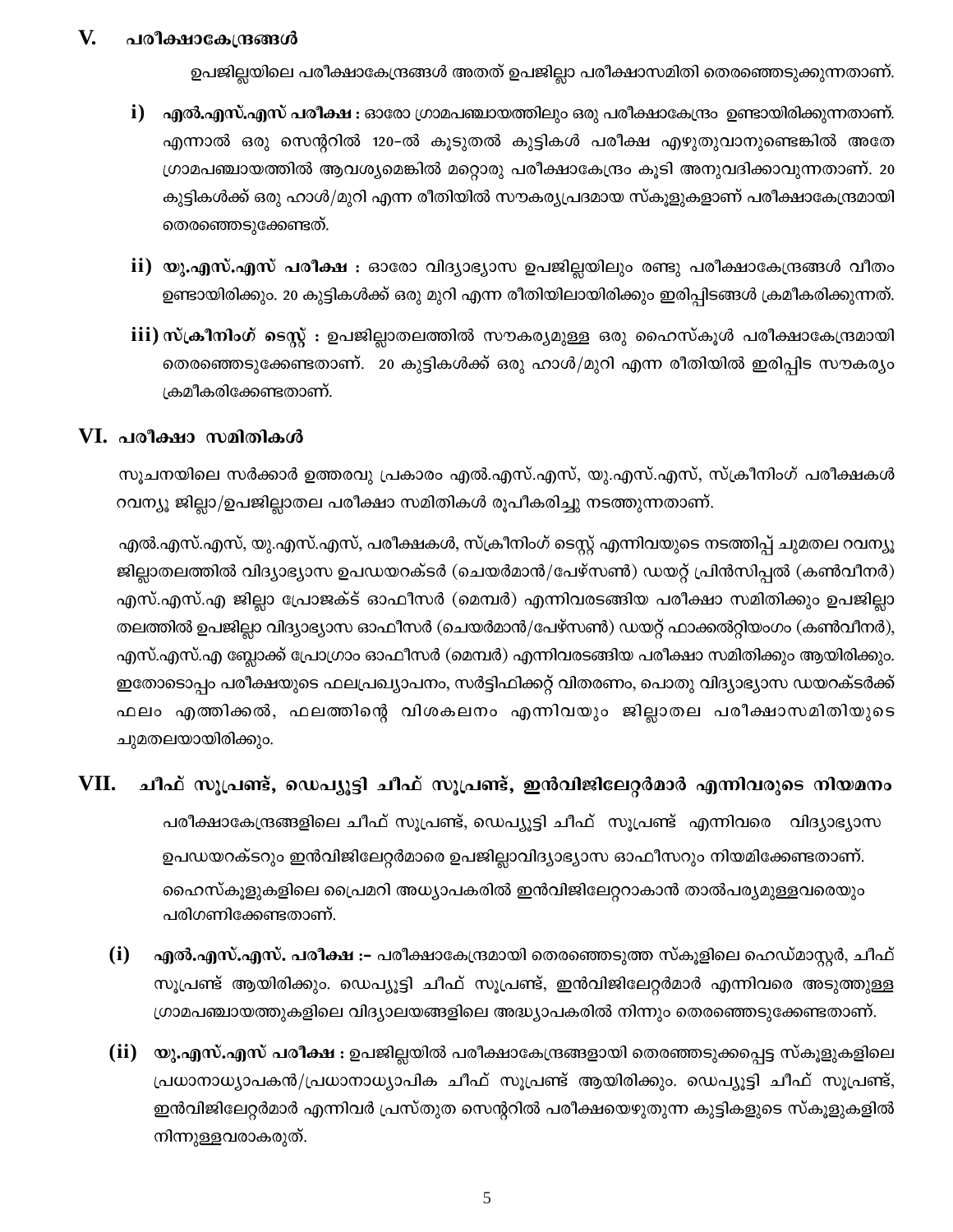(iii) സ്ക്രീനിംഗ് ടെസ്റ്റ് : ഉപജില്ലാതലത്തിൽ ഒരു ഹൈസ്കൂൾ സെന്ററായി തെരഞ്ഞടുത്താണ് പരീക്ഷ നടത്തുന്നത്. പ്രസ്തുത ഹൈസ്കൂളിലെ പ്രധാനാധ്യാപകൻ/പ്രധാനാധ്യാപിക ആയിരിക്കും ചീഫ് സൂപ്രണ്ട്. ഉപജില്ലയിലെ ഒരു യു.പി. സ്കൂൾ പ്രധാനാധ്യാപകൻ/പ്രധാനാധ്യാപിക ഡെപ്യൂട്ടി ചീഫ് സുപ്രണ്ട് ആയിരിക്കും.

എല്ലാ പരീക്ഷയിലും ഇൻവിജിലേഷൻ ഡ്യൂട്ടിക്ക് നിയോഗിക്കുന്ന അദ്ധ്യാപകരുടെ അടുത്ത ബന്ധുക്കൾ ആരും തന്നെ പരീക്ഷാഹാളിൽ ഇല്ലായെന്ന് ചീഫ് സൂപ്രണ്ട് ഉറപ്പു വരുത്തേണ്ടതാണ്. ഏതെങ്കിലും ബന്ധുക്കൾ പരീക്ഷാസെന്ററിൽ ഉണ്ടെങ്കിൽ ഇൻവിജിലേറ്റർമാർ പ്രസ്തുത വിവരം പരീക്ഷ ആരംഭിക്കുന്നതിന് മുമ്പ് തന്നെ ചീഫ് സൂപ്രണ്ടിന്റെ ശ്രദ്ധയിൽപ്പെടുത്തേണ്ടതാണ്. ഇക്കാര്യത്തിൽ ഇൻവിജിലേറ്റർമാരിൽ നിന്നും ഒരു ഡിക്ളറേഷൻ എഴുതി വാങ്ങേണ്ടതാണ്.

#### VIII. ഫലപ്രഖ്യാപനം

എൽ.എസ്.എസ്, യു.എസ്.എസ്, സ്ക്രീനിംഗ് ടെസ്റ്റ്–കളുടെ പരീക്ഷാഫലം ജില്ലാതല പരീക്ഷാ സമിതി 2014 ഫെബ്രുവരി 14–ന് മുമ്പ് പ്രഖ്യാപിക്കുന്നതാണ്. ഫലപ്രഖ്യാപനത്തിനുശേഷം തെരഞ്ഞെടുക്കുപ്പെട്ട കുട്ടികളുടെ ലിസ്റ്റ് മാർച്ച് 17-നു മുൻപ് പൊതു വിദ്യാഭ്യാസ ഡയറക്ടറുടെ ഓഫീസിൽ എത്തിക്കുന്നതിനുള്ള ചുമതല ജില്ലാതല പരീക്ഷാസമിതി ചെയർമാനായ വിദ്യാഭ്യാസ ഉപഡയറക്ടർക്കായിരിക്കും.

#### IX. സർട്ടിഫിക്കറ്റ്, സ്കോളർഷിപ്പ് തുക എന്നിവയുടെ വിതരണം

പരീക്ഷാഭവനിൽ നിന്നു കഴിഞ്ഞ വർഷം ലഭിച്ച മാതൃകയിൽ ജില്ലാതല പരീക്ഷാസമിതി (ഡയറ്റ് പ്രിൻസിപ്പൽ) സർട്ടിഫിക്കറ്റ് അച്ചടിച്ച് പേര് വിവരങ്ങൾ എഴുതി ഫെബ്രുവരി 22 ന് മുമ്പ് സ്കൂളൂകൾക്ക് ലഭ്യമാക്കേണ്ടതാണ്. അതതു സ്കൂളിൽ നടത്തുന്ന ഒരു പൊതുചടങ്ങിൽ വച്ച് വിജയികൾക്കുള്ള സർട്ടിഫിക്കറ്റ് 28/02/2013 ന് മുമ്പ് വിതരണം ചെയ്യേണ്ടതാണ്. സ്കോളർഷിപ്പ് തുക അടുത്ത അദ്ധ്യയന വർഷം ഒന്നാം ടേമിൽ വിതരണം ചെയ്യുന്നതാണ്.

പരീക്ഷാനടത്തിപ്പുമായി ബന്ധപ്പെട്ട ചെലവ് SSA ഫണ്ടിൽ നിന്നും ലഭിക്കുന്നതാണ്.

# $X$ . ചോദൃപേപ്പർ സ്റ്റേറ്റാമന്റ് തയ്യാറാക്കൽ

എൽ.എസ്.എസ്, യു.എസ്.എസ് പരീക്ഷകൾക്കും സ്ക്രീനിംഗ് ടെസ്റ്റിനും ഓരോ ഉപജില്ലയിലും രജിസ്റ്റർ ചെയ്ത കുട്ടികളുടെ എണ്ണം, പഠനമാധ്യമത്തിന്റെ അടിസ്ഥാനത്തിൽ കണക്കാക്കി AEO –മാർ ചോദ്യപേപ്പർ സ്റ്റേറ്റുമെന്റ് തയ്യാറാക്കി ജില്ലാവിദ്യാഭ്യാസ ഓഫീസർ വഴി പരീക്ഷാഭവനിലേയ്ക്ക് E-mail ചെയ്യേണ്ടതാണ്. കൂടാതെ ഇപ്രകാരം തയ്യാറാക്കിയ സ്റ്റേറ്റുമെന്റിന്റെ പ്രിന്റ് ഔട്ട് ''സൂപ്രണ്ട്, എച്ച് സെക്ഷൻ, പരീക്ഷാഭവൻ, പൂജപ്പുര, തിരുവനന്തപുരം'' എന്ന മേൽവിലാസത്തിൽ സ്പീഡ് പോസ്റ്റിൽ അയയ്ക്കേണ്ടതുമാണ്. സ്റ്റേറ്റുമെന്റ് അയയ്ക്കുമ്പോൾ കവറിനു പുറത്ത് 'ചോദൃപേപ്പർ സ്റ്റേറ്റുമെന്റ് എൽ.എസ്.എസ്/ യു.എസ്.എസ്/സ്ക്രീനിംഗ് ടെസ്റ്റ് 2014' എന്ന് ചുവപ്പ് മഷിയിൽ വലിയ അക്ഷരത്തിൽ രേഖപ്പെടുത്തേണ്ടതാണ്.

### XI. ചോദൃപേപ്പർ തയ്യാറാക്കൽ - വിതരണം

എൽ.എസ്.എസ്, യു.എസ്.എസ്.പരീക്ഷകൾ, സ്ക്രീനിംഗ് ടെസ്റ്റ് – എന്നിവയുടെ ചോദൃപേപ്പർ തയ്യാറാക്കൽ, അച്ചടി, വിതരണം എന്നിവ പരീക്ഷാഭവൻ നിർവഹിക്കുന്നതാണ്. മലയാളം, ഇംഗ്ളീഷ്, തമിഴ്, കന്നഡ എന്നീ നാല് മീഡിയങ്ങളിൽ ചോദ്യപേപ്പർ തയ്യാറാക്കി നൽകുന്നതാണ്. ജില്ലാവിദ്യാഭ്യാസ ഓഫീസ് വഴിയായിരിക്കും എല്ലാ ചോദ്യപേപ്പറുകളുടേയും വിതരണം, പരീക്ഷാ പ്രവർത്തനങ്ങളുടെ സ്വഭാവം, വിലയിരുത്തൽ രീതി തുടങ്ങിയ കാര്യങ്ങളെ സംബന്ധിച്ച വിശദമായ മാർഗരേഖയും പരീക്ഷാഭവനിൽ നിന്നും നൽകുന്നതാണ്. ഓരോ തലത്തിലുമുള്ളവരുടെ ചുമതല ഇതിൽ വ്യക്തമാക്കിയിരിക്കും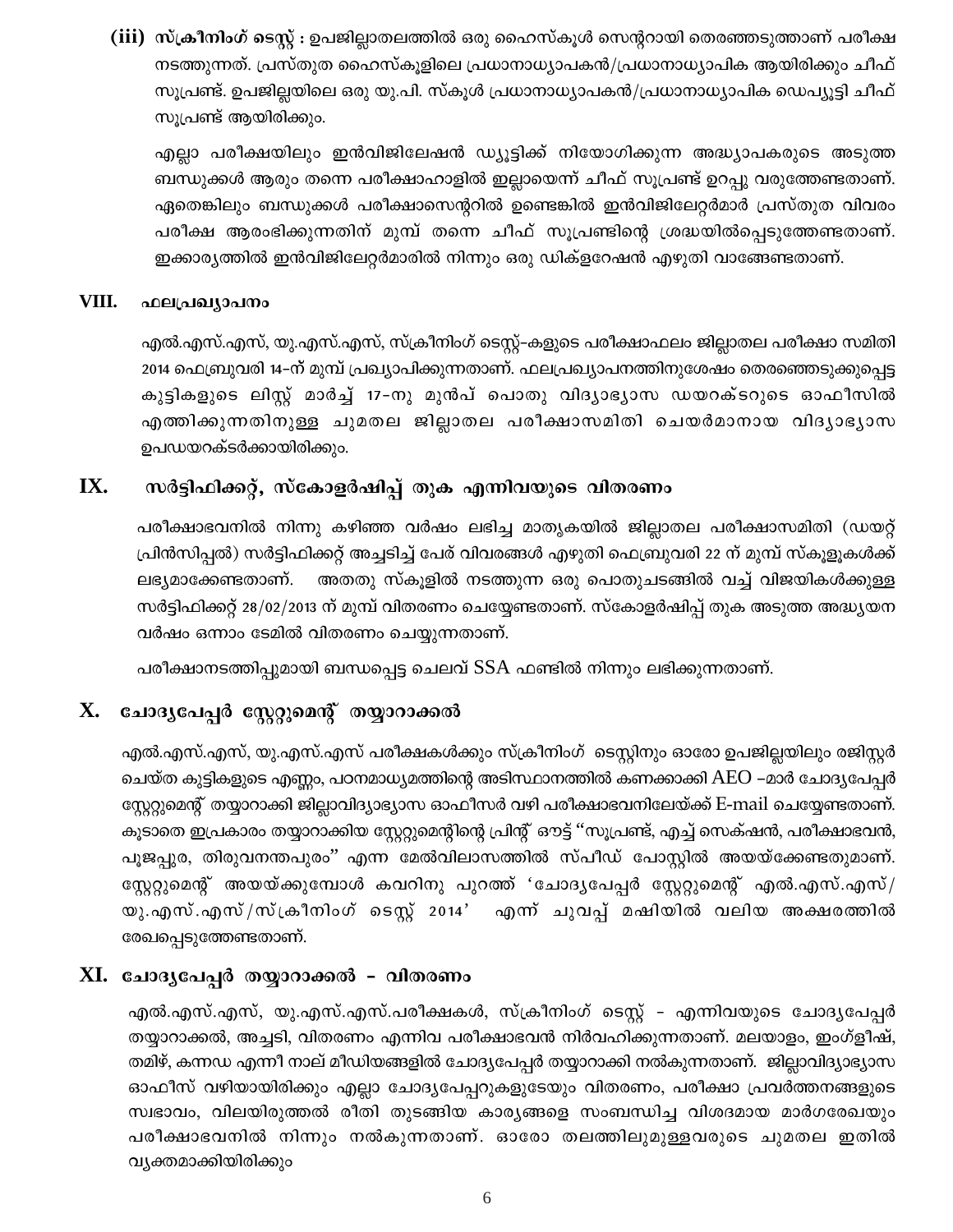# XII. എൽ.എസ്.എസ്/യു.എസ്.എസ് /പ്രതിഭാനിർണ്ണയ പരീക്ഷകളുടെ പ്രവർത്തന കലണ്ടർ

| $\mathcal{L}\rightarrow\mathcal{L}$<br>നമ്പർ | പ്രവർത്തനങ്ങൾ                                                                                                                                                                                                                                                                                                   | തീയതി                           |
|----------------------------------------------|-----------------------------------------------------------------------------------------------------------------------------------------------------------------------------------------------------------------------------------------------------------------------------------------------------------------|---------------------------------|
| $\mathbf{1}$                                 | ഓൺലൈൻ രജിസ്ട്രേഷൻ നടത്തുന്നതുമായി ബന്ധപ്പെട്ട് ഉപജില്ലാ വിദ്യാഭ്യാസ<br>ഓഫീസർമാർക്കുള്ള വീഡിയോ കോൺഫറൻസ് (ജില്ലയിലെ ഐ.റ്റി.സി-യിൽ)                                                                                                                                                                                | 03/12/2013<br>$2.00 \text{ pm}$ |
| $\overline{2}$                               | ഉപജില്ലാ വിദ്യാഭ്യാസ ഓഫീസർമാർ വെബ്സൈറ്റ് അവരവരുടെ ഉപജില്ലകളുടെ<br>ആവശ്യങ്ങൾക്ക് അനുയോജ്യമാക്കി സജ്ജീകരിച്ചതിനുശേഷം സ്കൂളൂകൾക്ക്<br>പാസ്വേഡുകൾ നൽകേണ്ട അവസാന തീയതി                                                                                                                                               | 06/12/2013                      |
| 3                                            | സ്കൂളുകൾ ഓൺലൈൻ രജിസ്ട്രേഷൻ ആരംഭിക്കേണ്ട തീയതി                                                                                                                                                                                                                                                                   | 06/12/2013                      |
| 4                                            | സ്കൂളുകൾ കുട്ടികളുടെ ഓൺലൈൻ രജിസ്ട്രേഷൻ  പൂർത്തിയാക്കേണ്ട അവസാന<br>തീയതി                                                                                                                                                                                                                                         | 20/12/2013                      |
| 5                                            | ഓൺലൈൻ ആയി രജിസ്റ്റർ ചെയ്ത് അന്തിമമാക്കിയ പരീക്ഷാർത്ഥികളുടെ പട്ടികയുടെ<br>പ്രിന്റ് ഔട്ട് പ്രധാനാദ്ധ്യാപകൻ ഒപ്പിട്ട് ഉപജില്ലാ വിദ്യാഭ്യാസ ഓഫീസർക്ക്<br>സമർപ്പിക്കേണ്ട അവസാന തീയതി                                                                                                                                 | 21/12/2013                      |
| 6                                            | പരീക്ഷാർത്ഥികളുടെ എണ്ണത്തിലുള്ള കുറവു കൊണ്ടോ അവിചാരിതമായി ഉണ്ടായ<br>മറ്റേതെങ്കിലും പ്രശ്നങ്ങൾ മൂലമോ ഏതെങ്കിലും സെന്ററുകൾ മാറ്റുകയോ<br>റദ്ദാക്കുകയോ തമ്മിൽ ലയിപ്പിക്കുകയോ ചെയ്യേണ്ടി വന്നാൽ മേലധികാരികളുടെ<br>ഉത്തരവിന് അനുസരിച്ച് ഉപജില്ലാ വിദ്യാഭ്യാസ ഓഫീസർമാർ വെബ്സൈറ്റിൽ<br>മാറ്റങ്ങൾ വരുത്തേണ്ട അവസാന തീയതി | 23/12/2013                      |
| $\overline{7}$                               | ഉപജില്ലാ വിദ്യാഭ്യാസ ഓഫീസർമാർ ക്വസ്റ്റ്യൻ പേപ്പർ സ്റ്റേറ്റ്മെന്റ് ഡൗൺലോഡ്<br>ചെയ്ത് ഒപ്പോടുകൂടി ജില്ലാ വിദ്യാഭ്യാസ ഓഫീസർമാർക്ക് സമർപ്പിക്കേണ്ട അവസാന<br>തീയതി                                                                                                                                                   | 23/12/2013                      |
| 8                                            | ജില്ലാ വിദ്യാഭ്യാസ ഓഫീസർമാർ തങ്ങളുടെ വിദ്യാഭ്യാസ ജില്ലയിലെ എല്ലാ<br>ഉപജില്ലകളിലേയും ക്വസ്റ്റ്യൻ പേപ്പർ സ്റ്റേറ്റ്മെന്റ് പരീക്ഷാസെക്രട്ടറിക്ക് ഇ-മെയിൽ<br>ചെയ്യേണ്ട അവസാന തീയതി (cgeasection@gmail.com)                                                                                                          | 24/12/2013                      |
| 9                                            | പരീക്ഷാഭവനിൽ നിന്നും രജിസ്റ്റർ നമ്പരുകൾ അനുവദിക്കുന്ന തീയതി                                                                                                                                                                                                                                                     | 28/12/2013                      |
| 10                                           | ഉപജില്ലാ വിദ്യാഭ്യാസ ഓഫീസർമാർ പരീക്ഷാസെന്റർ അടിസ്ഥാനത്തിൽ<br>പരീക്ഷാർത്ഥികളുടെ രജിസ്റ്റർ നമ്പരുകൾ ഉള്ള പട്ടിക ഡൗൺലോഡ് ചെയ്ത്<br>സെന്ററുകളുടെ ചീഫ് സൂപ്രണ്ടുമാർക്ക് നൽകേണ്ട അവസാന തീയതി                                                                                                                          | 31/12/2013                      |
| 11                                           | പ്രധാനാദ്ധ്യാപകർ ഹാൾടിക്കറ്റുകൾ ഡൗൺലോഡ് ചെയ്ത് ഒപ്പ് രേഖപ്പെടുത്തി,<br>സെന്റർ ചീഫ് സൂപ്രണ്ടുമാർക്ക് സമർപ്പിച്ച് ഒപ്പ് വാങ്ങി അന്തിമമാക്കി,<br>പരീക്ഷാർത്ഥികൾക്കു വിതരണം ചെയ്യേണ്ട അവസാന തീയതി                                                                                                                   | 10/01/2014                      |
| 12                                           | എൽ.എസ്.എസ്, യു.എസ്.എസ് സ്കോളർഷിപ്പ് പരീക്ഷകളുടെ തീയതി                                                                                                                                                                                                                                                           | 18/01/2014                      |
| 13                                           | പ്രതിഭാനിർണ്ണയ പരീക്ഷ, കേന്ദ്രീകൃത മൂല്യനിർണ്ണയ ക്യാമ്പ് എന്നിവയുടെ തീയതി                                                                                                                                                                                                                                       | 01/02/2014                      |
| 14                                           | ബി.ആർ.സി തലത്തിൽ ഓൺലൈൻ സ്കോർ എൻട്രി പൂർത്തിയാക്കേണ്ട അവസാന<br>തീയതി                                                                                                                                                                                                                                             | 07/02/2014                      |
| 15                                           | ഡയറ്റ് പരീക്ഷാഫലങ്ങൾ തയ്യാറാക്കേണ്ട അവസാന തീയതി                                                                                                                                                                                                                                                                 | 12/02/2014                      |
| 16                                           | ജില്ലാതല പരീക്ഷാസമിതി പരീക്ഷാഫലം പരിശോധിച്ച് അംഗീകരിക്കേണ്ട അവസാന<br>തീയതി                                                                                                                                                                                                                                      | 13/02/2014                      |
| 17                                           | ജില്ലാതല പരീക്ഷാസമിതി പരീക്ഷാഫലങ്ങൾ പ്രസിദ്ധീകരിക്കേണ്ട അവസാന തീയതി                                                                                                                                                                                                                                             | 14/02/2014                      |

പരീക്ഷയുടെ സുഗമമായ നടത്തിപ്പിന് ഈ വിജ്ഞാപനത്തിൽ പറഞ്ഞിരിക്കുന്ന കാര്യങ്ങൾ കൃത്യമായി പാലിക്കാൻ ബന്ധപ്പെട്ട എല്ലാവരും ശ്രദ്ധിക്കേണ്ടതാണ്.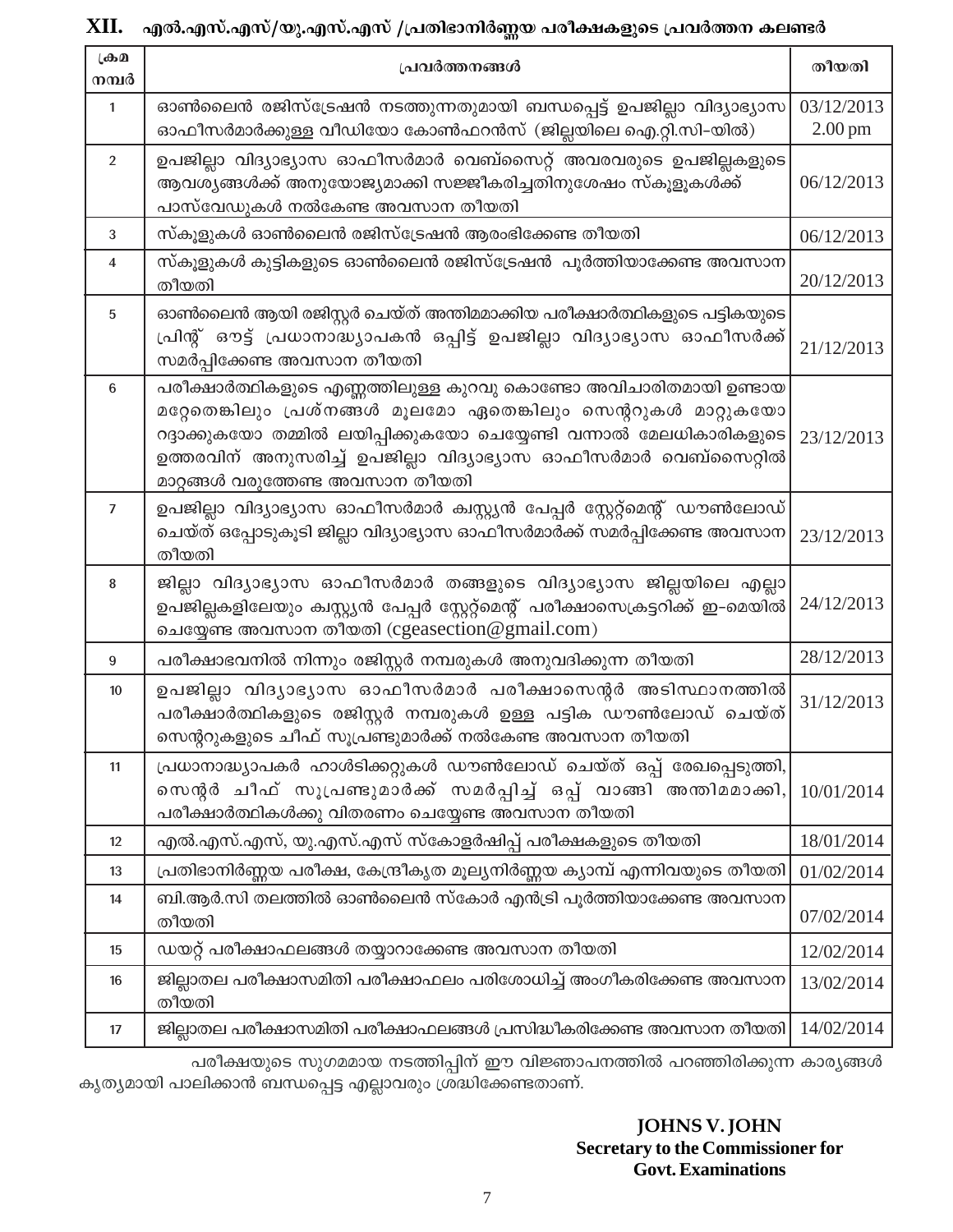# I. എൽ.എസ്.എസ് പരീക്ഷ

പോർട്ട്ഫോളിയോ വിലയിരുത്തലിനായി കുട്ടികൾ കൊണ്ടുവരേണ്ട ഇനങ്ങളുടെ വിശദാംശങ്ങൾ

- i) **ഇംഗ്ലീഷ്** : വിവരണം (Description) ഒരെണ്ണം
- ii) ഗ**ണിതം** : ഭാരം/ചുറ്റളവ് എന്നിവയിൽ ഏതെങ്കിലും ഒന്നുമായി ബന്ധപ്പെട്ട പ്രായോഗിക പ്രശ്ന നിർദ്ധാരണം – ഒരെണ്ണം.
- iii) മലയാളം : ആസ്വാദനപട്ടിക പൂരിപ്പിച്ചത് (വാഴക്കുല), ആസ്വാദനക്കുറിപ്പ് (ഗ്രാമശ്രീ), ആസ്ഥാദനക്കുറിപ്പിന്റെ സൂചകങ്ങൾ,

മലയാളം പോർട്ട്ഫോളിയോ ഇനങ്ങൾ തയ്യാറാക്കുന്നതുമായി ബന്ധപ്പെട്ട പ്രവർത്തനങ്ങൾ താഴെ കൊടുത്തിരിക്കുന്നു.

- $\blacktriangle$ 2013-ലെ എൽ.എസ്.എസ് പരീക്ഷാചോദ്യങ്ങളിൽപ്പെട്ട ആസ്വാദന പട്ടിക തയ്യാറാക്കാനുള്ള പ്രവർത്തനം ക്ലാസിൽ നടത്തേണ്ടതാണ്.
- $\blacktriangle$ ചങ്ങമ്പുഴയുടെ വാഴക്കുല എന്ന കവിതയിലെ തെരഞ്ഞെടുത്ത ഭാഗങ്ങൾ (അനുബന്ധം 1) ആണ് ആസ്വാദന പട്ടിക തയ്യാറാക്കാനായി നൽകേണ്ടത്. (ടീച്ചർ കവിത ചാർട്ടിൽ എഴുതി പ്രദർശിപ്പിക്കണം).
- $\blacktriangle$ അനുബന്ധം 2 – ൽ നൽകിയിട്ടുള്ള രൂപരേഖ (പകാരമാണ് കുട്ടികൾ ആസ്ഥദന പട്ടിക തയ്യാറാക്കേണ്ടത്.

ക്ലാസിൽ എല്ലാവർക്കുമായി നടക്കേണ്ട പ്രക്രിയ ചുവടെ ചേർക്കുന്നു.

# ആസ്വാദന പട്ടിക തയ്യാറാക്കൽ

- $\blacklozenge$  കവിത, ഭാവം ഉൾക്കൊണ്ട് അനുയോജ്യമായ ഈണത്തിൽ ചൊല്ലി ആസ്വദിക്കുന്നു. (വൃക്തിഗതം, ഗ്രൂപ്പ്)
- $\triangleleft$  ആസ്ഥാദന പട്ടിക പരിചയപ്പെടുത്തുന്നു.
- $\blacklozenge$  ആസ്ഥാദന പട്ടികയുടെ രൂപരേഖ എല്ലാവരും പകർത്തിയെഴുതുന്നു.
- $\triangleleft$  വ്യക്തിഗതമായി ആസ്വാദന പട്ടിക പൂർത്തിയാക്കുന്നു.
- $\Leftrightarrow$  നാലുപേർ വീതമുള്ള ഗ്രൂപ്പാക്കുന്നു.
- ∻ ശൂപ്പിൽ ആസ്വാദന പട്ടികയിലെ ഓരോയിനവും പൂരിപ്പിച്ചത് ഓരോരുത്തരും അവതരിപ്പിക്കുന്നു. ചർച്ചയിലൂടെ മെച്ചപ്പെടുത്തുന്നു. തന്റെ പട്ടികയിലെ ഓരോ ഇനവും മെച്ചപ്പെടുത്തി എഴുതുന്നു.

(ഒരു ഇനം ചർച്ച ചെയ്ത് പട്ടിക കൂടുതൽ മെച്ചപ്പെടുത്തിയതിനുശേഷമാണ് അടുത്തയിനം ചർച്ച ചെയ്യേണ്ടത്)

 $\blacklozenge$  ഗ്രൂപ്പുകളിൽ നിന്നും പ്രതിനിധികൾ പൊതു അവതരണം നടത്തുന്നു. (ഇതും ഓരോയിനവും ചർച്ച ചെയ്ത് ധാരണ മെച്ചപ്പെടുത്തുന്ന രീതിയിലാകണം. ഒരിനത്തോട് എല്ലാ ഗ്രൂപ്പിന്റേയും പ്രതികരണം ആവശ്യപ്പെടണം. അധ്യാപികയുടെ നിരീക്ഷണങ്ങളും കൂട്ടിച്ചേർക്കണം. ഓരോ ഗ്രൂപ്പിൽ നിന്നും ഓരോ ഇനം അവതരിപ്പിക്കത്തക്കവിധം ഇനങ്ങൾ വീതിച്ചെടുത്തിരിക്കണം. ചർച്ചയിൽ എല്ലാവർക്കും പങ്കാളിത്തം ഉണ്ടാവേണ്ടതാണ്).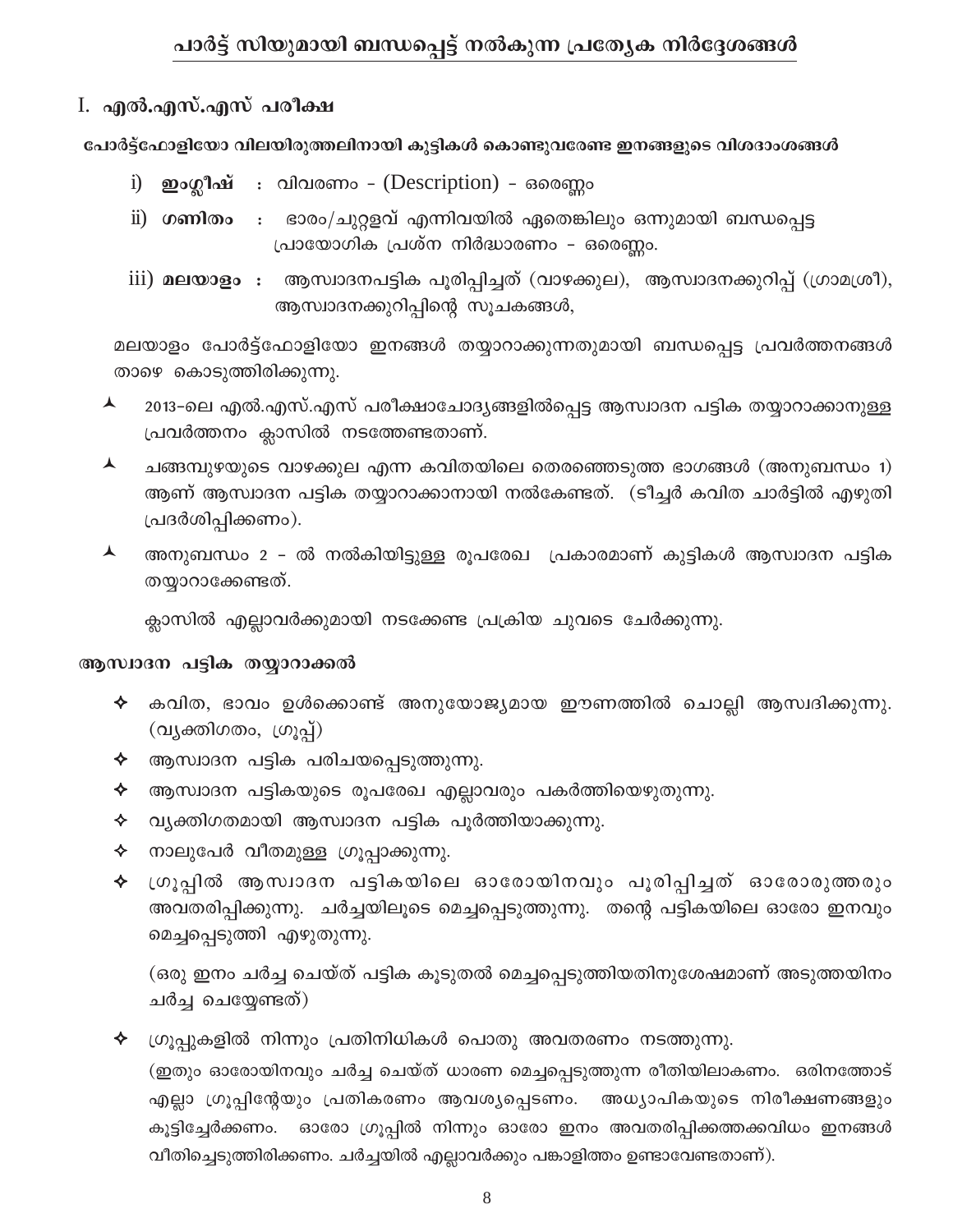∻ ഇതിനുശേഷം പൊതുചർച്ചയുടേയും അധ്യാപികയുടെ നിരീക്ഷണങ്ങളുടേയും അടിസ്ഥാനത്തിൽ ഓരോരുത്തരും തങ്ങളുടെ ആസ്വാദനപ്പട്ടിക മെച്ചപ്പെടുത്തി തയ്യാറാക്കേണ്ടതാണ്.

എൽ.എസ്.എസ് പരീക്ഷയ്ക്കുവരുന്ന കുട്ടികൾ അവർ ഇങ്ങനെ പൂർത്തീകരിച്ച ആസ്ഥദനപ്പട്ടിക കൊണ്ടുവരേണ്ടതാണ്.

## ആസ്ഥദനക്കുറിപ്പ് തയ്യാറാക്കൽ

ഒരു കവിതയുടെ ആസ്വാദനക്കുറിപ്പ് തയ്യാറാക്കുമ്പോൾ എന്തെല്ലാമാണ് പരിഗണിക്കേണ്ടത്? (പൊതുചർച്ച)

- ❖ കുട്ടികളുടെ അനുഭവത്തിന്റെ വെളിച്ചത്തിൽ ആസ്വാദനക്കുറിപ്പിനുള്ള സൂചകങ്ങൾ വികസിപ്പിക്കണം.
- ❖ ആസ്വാദനക്കുറിപ്പിന്റെ സൂചകങ്ങൾ അധ്യാപിക ചാർട്ടിൽ പ്രദർശിപ്പിച്ച് വൃക്തത (അനുബന്ധം 3 - പ്രയോജനപ്പെടുത്താവുന്നതാണ്). വരുത്തണം.
- ∻ തുടർന്ന് മലയാളം പാഠപുസ്തകത്തിലെ 'ശ്രാമശ്രീകൾ' എന്ന കവിതയുടെ ആസ്ഥാദനക്കുറിപ്പ് എഴുതാൻ നിർദ്ദേശിക്കണം.
- ∻ ഓരോരുത്തരും എഴുതിയത് ഗ്രൂപ്പ് എഡിറ്റിംഗിന് വിധേയമാക്കി മെച്ചപ്പെടുത്തണം.
- എൽ.എസ്.എസ് പരീക്ഷയ്ക്ക് ഇത് പോർട്ട്ഫോളിയോ ഇനമായി കൊണ്ടു വരേണ്ടതാണ്. ❖ വ്യക്തിഗത രചനയും ഗ്രൂപ്പ് എഡിറ്റിങ്ങിന് വിധേയമാക്കി മെച്ചപ്പെടുത്തിയതും കരുതണം.

#### അതായത് കുട്ടി കൊണ്ടുവരേണ്ട ഇനങ്ങൾ ഇവയാണ്.

- ഇംഗ്ലീഷ് : വിവരണം (Description) ഒരെണ്ണം
- ☀ ഗണിതം : ഭാരം/ചുറ്റളവ് എന്നിവയിൽ ഏതെങ്കിലും ഒന്നുമായി ബന്ധപ്പെട്ട പ്രായോഗിക പ്രശ്ന നിർദ്ധാരണം - ഒരെണ്ണം.
- ☀ ആസ്ഥാദനപ്പട്ടിക പൂരിപ്പിച്ചത് (വാഴക്കുല)
- ☀ ആസ്വാദനക്കുറിപ്പ് (ഗ്രാമശ്രീകൾ എന്ന കവിതയുടെ) വൃക്തിഗത രചനയും ശൂപ്പ് എഡിറ്റിങ്ങിന് വിധേയമാക്കി മെച്ചപ്പെടുത്തിയതും കരുതണം.
- ☀ ആസ്വാദനക്കുറിപ്പിന്റെ സൂചകങ്ങൾ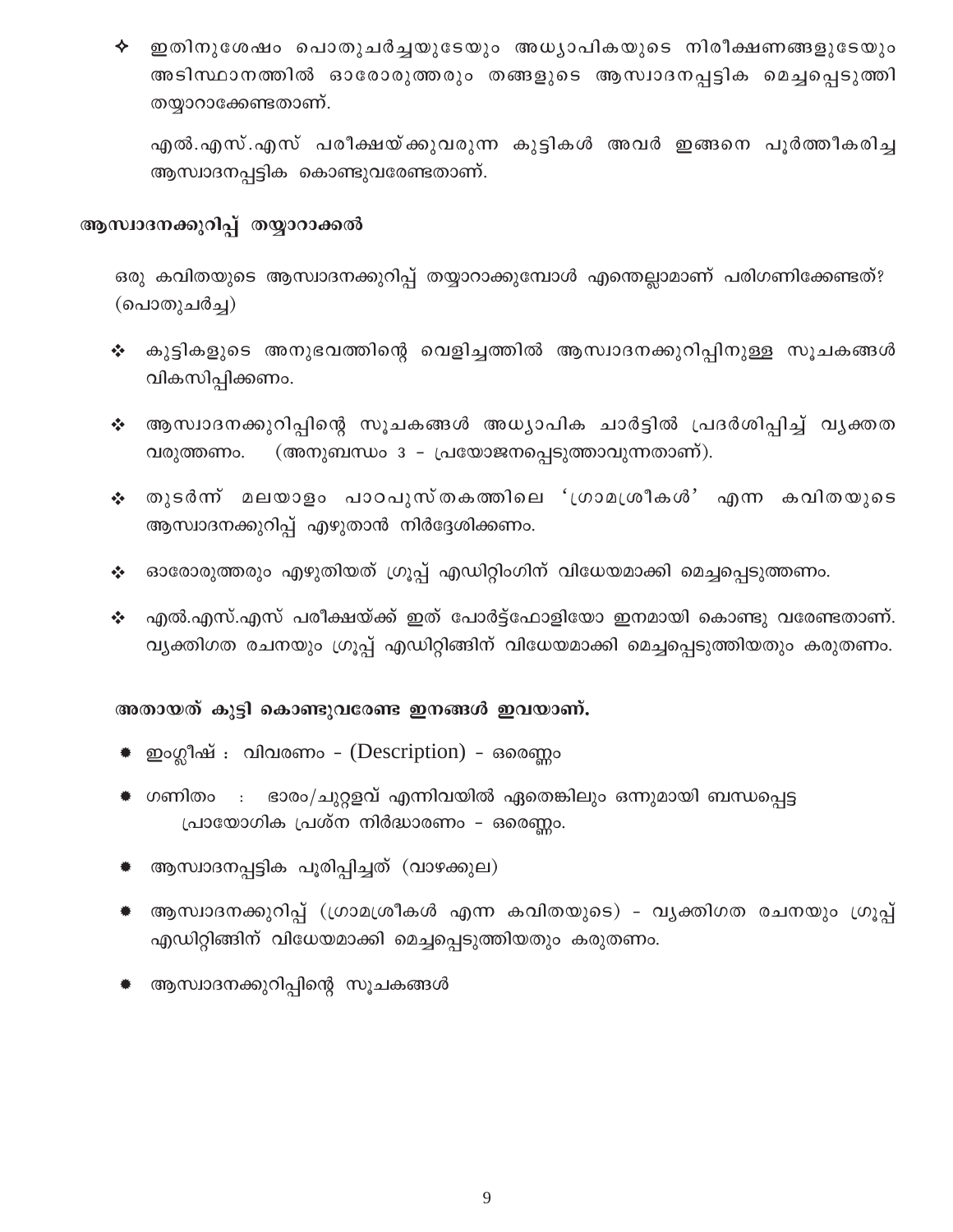#### വാഴക്കുല

പണ്ടുകാലത്ത് തമ്പ്രാക്കന്മാരുടെ പാടത്തും പറമ്പിലും എല്ലുമുറിയെ പണിയുകയല്ലാതെ സ്വന്തമായ ഭൂമിയോ അവകാശങ്ങളോ ഒന്നും അടിയാന്മാർ ക്കുണ്ടായിരുന്നില്ല. തമ്പുരാന്റെ കല്പനകൾ ചോദ്യം ചെയ്തുകൂടാ. അധ്വാനിക്കുന്നവന് സമ്പത്തില്ല. ആടുമാടുകളെപ്പോലെ കഴിയണം. ഈ ദുരവസ്ഥയെ ആധാരമാക്കി ചങ്ങമ്പുഴ കൃഷ്ണപിള്ള എഴുതിയ കവിതയാണ് വാഴക്കുല. കവിതയുടെ സാരാംശം പരിചയപ്പെടു.

(മലയപ്പുലയന്റെ മക്കളാണ് – തേവനും മാതേവനും നീലിയും. അവരുടെ അമ്മയാണ് അഴകി)

മലയപ്പുലയനാ മാടത്തിൻ മുറ്റത്തു മഴവന്ന നാളൊരു വാഴ നട്ടു മനതാരിലാശകൾ പോലതിലോരോരോ മരതകക്കൂമ്പു പൊടിച്ചു വന്നു. അരുമക്കിടാങ്ങളിലൊന്നായതിനെയും അഴകിപ്പുലക്കള്ളിയോമനിച്ചു.

ഉഴുകുവാൻ രാവിലെ പോകും മലയനു മഴകിയും-പോരുമ്പോളന്തിയാകും. ചെറുവാഴത്തൈയ്യിനു വെള്ളമൊഴിക്കുവാൻ മറവി പറ്റാറില്ലവർക്കു ചെറ്റും. അനുദിനമങ്ങനെ ശുശ്രൂഷ ചെയ്കയാ ലതു വേഗം വേഗം വളർന്നു വന്നു പകലൊക്കെപ്പെതങ്ങളാവാഴത്തൈത്തണൽ പ്പരവതാനിക്കു മേൽ ചെന്നിരിക്കും പൊരിയും വയറുമായുച്ചക്കൊടും വെയിൽ ചൊരിയുമ്പൊ,ഴൂതപ്പുലക്കിടാങ്ങൾ

> അവിടെയിരുന്നു കളിപ്പതു കാൺകി,ലേ തലിയാത്ത ഹൃത്തുമലിഞ്ഞു പോകും.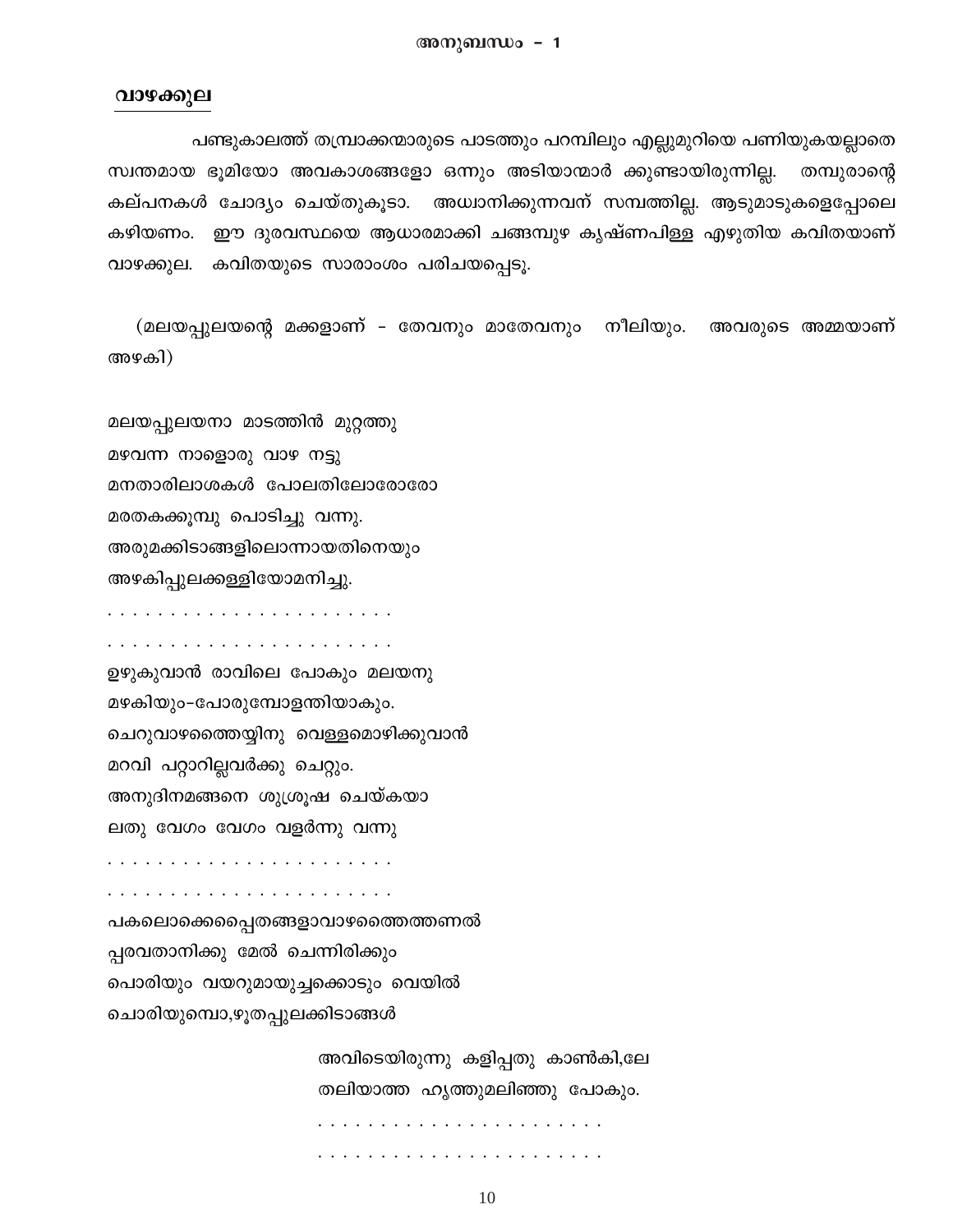പറയുന്നു മാതേവൻ :- "ഈ ഞാലിപ്പൂവന്റെ പഴമെത്ര സാദൊള്ളതായിരിക്കും" പരിചോടനുജന്റെ വാക്കിൽ, ചിരിവന്നു പരിഹാസഭാവത്തിൽ തേവനോതി:-"കൊല വരാറായി,ല്ലതിനു മുമ്പേ തന്നെ കൊതിയന്റെ നാക്കത്തു വെള്ളം വന്നു!" പരിഭവിച്ചിടുന്നു നീലി:– "അന്നച്ഛന തരിവാങ്ങാൻ വല്ലോർക്കും വെട്ടി വിക്കും"

ഇതുവിധം നിത്യമാവാഴച്ചുവട്ടി, ല-ക്കൊതിയ സമാജം നടന്നു വന്നു. കഴിവതും വേഗം കുലയ്ക്കണ,മെന്നുള്ളിൽ– ക്കരുതിയിരിക്കുമാ വാഴപോലും !

"കരയാതെ മക്കളേ കല്പിച്ചു തമ്പിരാൻ ഒരു വാഴ വേറെ. . . ഞാൻ കൊണ്ടുപോട്ടേ" മലയൻ നടന്നു-നടക്കുന്നു മാടത്തി-ലലയും മുറയും നിലവിളിയും.

#### നിഘണ്ടു

മനതാര് – മനസ്സ് മരതകനിറം - പച്ചനിറം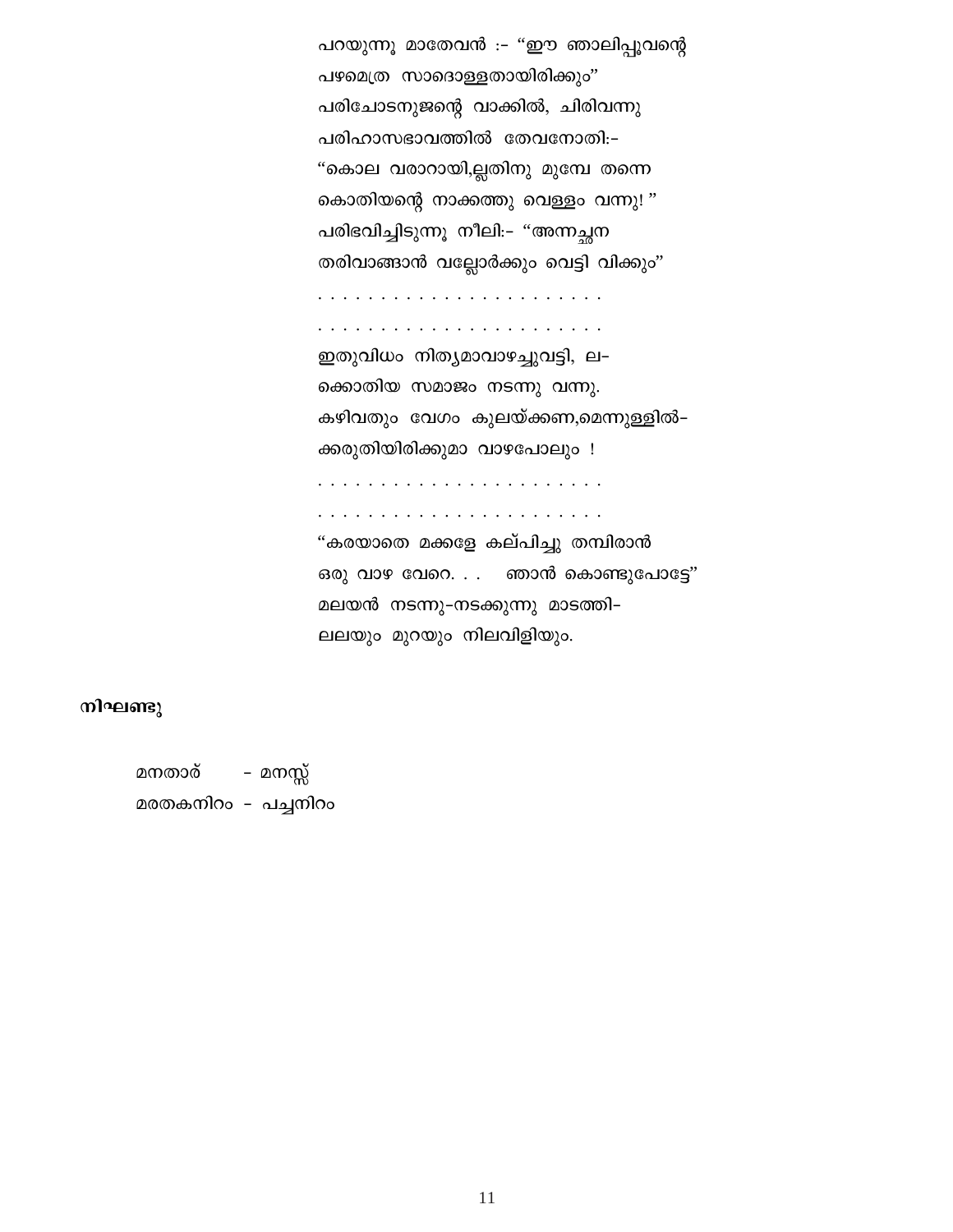# ആസ്ഥദനപ്പട്ടിക

| വാഴത്തൈയോടുള്ള<br>ആ<br>കുടുംബത്തിന്റെ തീവ്രമായ<br>അടുപ്പം സൂചിപ്പിക്കുന്ന<br>വരികൾ എഴുതുക.                                          | 1.<br>. |
|-------------------------------------------------------------------------------------------------------------------------------------|---------|
| കുടുംബത്തിന്റെ ദാരിദ്ര്യവും<br>കഷ്ടപ്പാടും വൃക്തമാക്കുന്ന<br>വരികൾ കുറിക്കുക.                                                       |         |
| അടിയാൻമാരുടെ നിസ്സഹായത<br>പ്രതിഫലിപ്പിക്കുന്ന വരികൾ<br>കണ്ടെത്തിയെഴുതുക.                                                            | .<br>1. |
| നിങ്ങൾക്കു ഏറ്റവും ഇഷ്ടപ്പെട്ട<br>രണ്ടു വരികൾ (കാരണവും<br>എഴുതണേ)                                                                   |         |
| ശബ്ദഭംഗിയുള്ള<br>വരികൾ<br>(ശബ്ദ ഭംഗിക്ക് കാരണമായ<br>വാക്കുകൾ /അക്ഷരങ്ങൾ<br>ഇവയുടെ അടിയിൽ വരയ്ക്കുക)                                 |         |
| "ഒരു വാഴ വേറെ ഞാൻ<br>കൊണ്ടുപോട്ടെ"<br>എന്നു<br>അപൂർണമായ രീതിയിൽ പറയുന്ന<br>തിന്റെ ഫലമായി കവിതയ്ക്കു<br>എന്തെങ്കിലും മികവു കിട്ടിയോ? |         |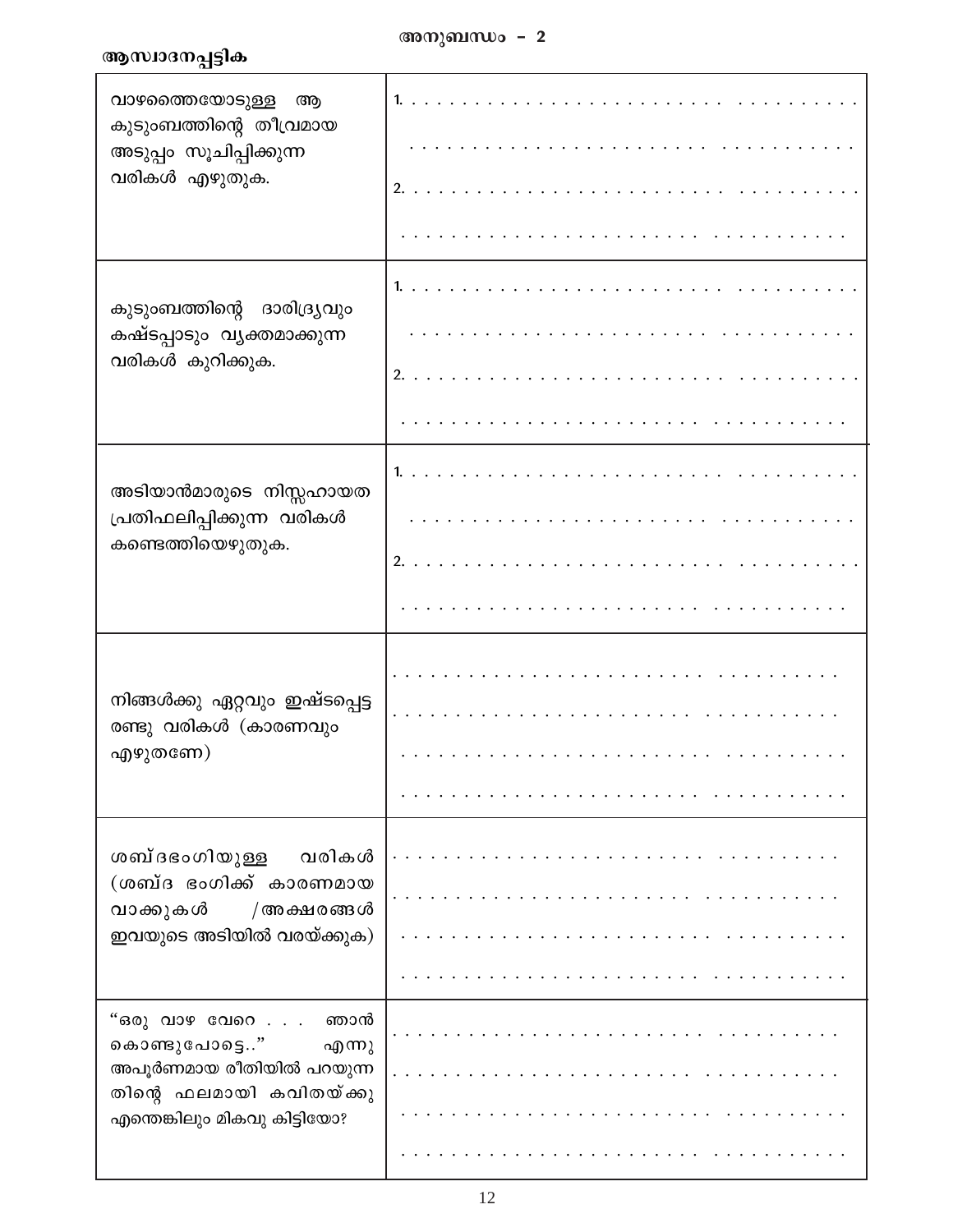2013 ലെ എൽ.എസ്.എസ് പരീക്ഷയിൽ ആസ്വാദനക്കുറിപ്പ് സ്വയം വിലയിരുത്താനായി കുട്ടികൾക്ക് നൽകിയ നിർദ്ദേശങ്ങളാണ് ചുവടെ കൊടുത്തിരിക്കുന്നത്. ആസ്വാദനക്കുറിപ്പിന്റെ സൂചകങ്ങൾ വികസിപ്പിക്കുന്ന ഘട്ടത്തിൽ അധ്യാപികയ്ക്ക് ആവശ്യമെങ്കിൽ ഇത് ്പയോജനപ്പെടുത്താവുന്നതാണ്.

#### ആസ്വാദനക്കുറിപ്പ് സ്വയം വിലയിരുത്തുന്നതിനുള്ള നിർദ്ദേശങ്ങൾ

ആകെ എഴുപത് സ്കോറാണുള്ളത്. കവിതയിലെ ആശയങ്ങൾ, അർഥഭംഗി, ശബ്ദഭംഗി, സ്വന്തം അഭിപ്രായം, ഭാഷാപരമായ മികവ്, അവതരണമികവ് എന്നിവ പരിഗണിച്ചാണ് സ്കോർ നൽകേണ്ടത്. ഇവ ഓരോന്നിനുമുള്ള വിലയിരുത്തൽ നിർദ്ദേശങ്ങൾ  ${1}$ ശദ്ധാപൂർവ്വം വായിച്ച് സ്വന്തം രചന വിലയിരുത്തുക. ആറു കാര്യങ്ങൾ പരിഗണിക്കുന്നു. ഓരോന്നിനും സൂചകങ്ങൾ പ്രകാരം എഴുതാൻ തീരെ കഴിഞ്ഞിട്ടില്ലെങ്കിൽ സ്കോർ \നൽകേണ്ടതില്ല. സ്കോർ നിങ്ങൾക്ക് നൽകിയിട്ടുള്ള സ്വയം വിലയിരുത്തൽ രേഖയിൽ എഴുതണം. ഉദാഹരണങ്ങൾ നൽകിയിരിക്കുന്നത് നിങ്ങൾക്ക് സഹായകരമാകും.

### a) കവിതയിലെ ആശയങ്ങൾ (പരമാവധി സ്കോർ - 10)

### സൂചകങ്ങളും സ്കോറുകളും

- ആസ്വാദനക്കുറിപ്പിൽ കവിതയിലെ പ്രധാന ആശയങ്ങളെല്ലാം Dƒs∏SpØnbn´ps≠¶n¬ (10 kvtIm¿)
- കുറച്ച് ആശയങ്ങൾ മാത്രമെങ്കിൽ  $(5 \text{ w} \text{w} \text{m})$

### **b**) അർഥഭംഗി (പരമാവധി സ്കോർ - 10)

#### അർഥഭംഗി - **ഉദാഹരണം**

*സന്ധ്യാസമയത്തെ ആകാശം എന്നതിന് മൂവന്തിക്കുറിതൊട്ട പൂമാനം എന്ന് കവി എഴുതി.* മാനത്തെ പൂമാനം എന്നാണ് വിളിച്ചിരിക്കുന്നത്. അഴകുള്ള ആകാശം കുറി കൂടി തൊട്ടാൽ ചന്ത*മേറും.*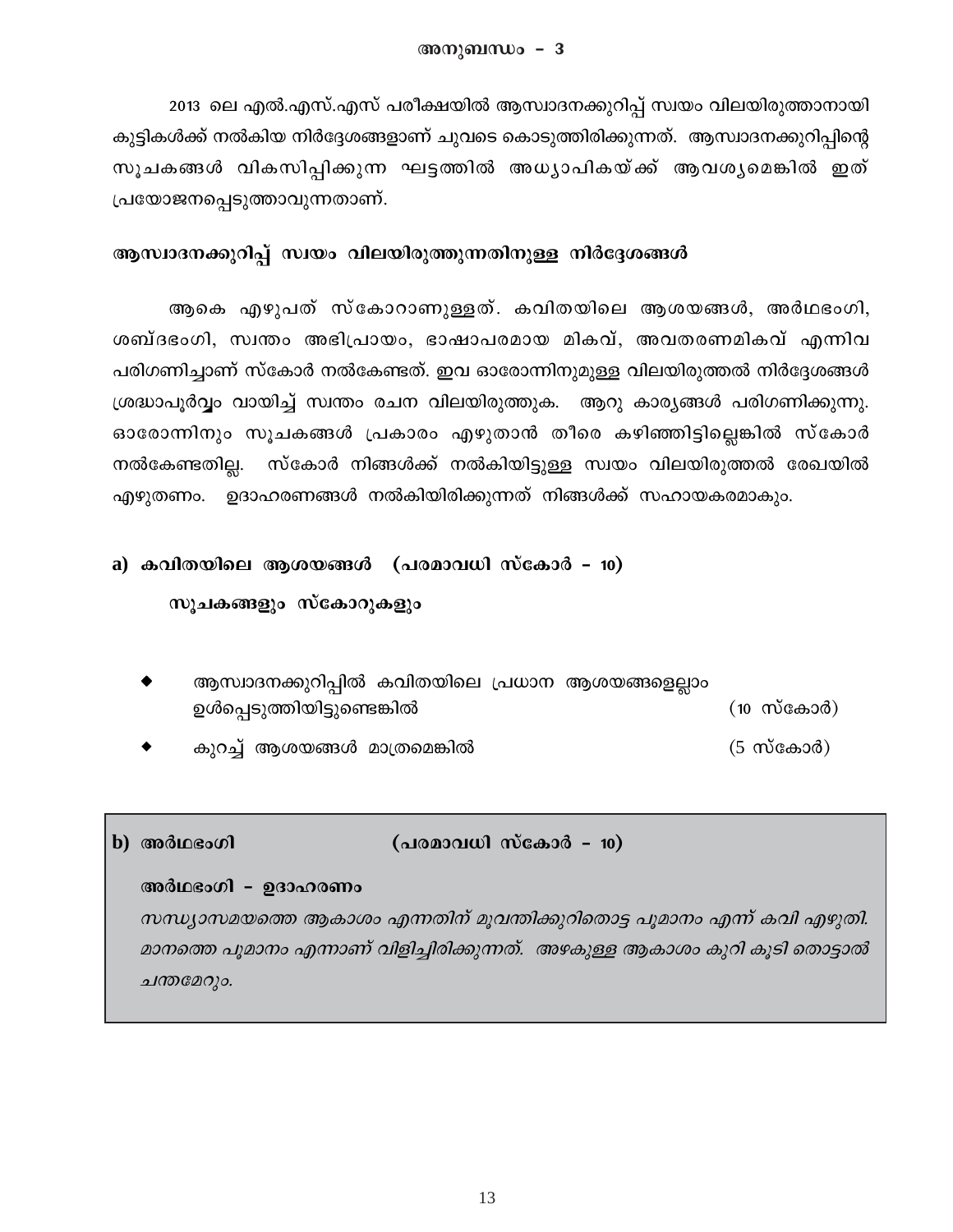സൂചകങ്ങളും സ്കോറുകളും

- കവിതയിലെ വാക്കുകൾ, വരികൾ, പ്രയോഗങ്ങൾ എന്നിവയ്ക്ക് ഒന്നിൽ കൂടുതൽ അർഥമോ, കൂടുതൽ ആശയങ്ങളെ സൂചിപ്പിക്കാനുള്ള സാധ്യതയോ ഉണ്ടെങ്കിൽ അവ കണ്ടെത്തി ആസ്വാദനക്കുറിപ്പിൽ വിശദീകരിച്ചിട്ടുണ്ട്.  $(10 \t{m} \cos 3\theta)$
- ഇങ്ങനെയുള്ള വാക്കുകൾ/വരികൾ/പ്രയോഗങ്ങൾ എന്നിവയിൽ ചിലത് സൂചിപ്പിച്ചിട്ടുണ്ട്. പൂർണമായി വിശദീകരിച്ചിട്ടില്ല.  $(5 \n m$ ്കോർ)
- ചില വാക്കുകൾ/വരികൾ/പ്രയോഗങ്ങൾ എന്നിവ സൂചിപ്പിച്ചു. വിശദീകരണമില്ല.  $(3 \nightharpoonup \nightharpoonup \nightharpoonup \nightharpoonup \nightharpoonup \nightharpoonup \nightharpoonup \nightharpoonup \nightharpoonup \nightharpoonup \nightharpoonup \nightharpoonup \nightharpoonup \nightharpoonup \nightharpoonup \nightharpoonup \nightharpoonup \nightharpoonup \nightharpoonup \nightharpoonup \nightharpoonup \nightharpoonup \nightharpoonup \nightharpoonup \nightharpoonup \nightharpoonup \nightharpoonup \nightharpoonup \nightharpoonup \nightharpoonup \nightharpoonup \nightharpoonup \nightharpoonup \nightharpoonup \nightharpoonup \nightharpoonup \n$

(പരമാവധി സ്കോർ - 10) ശബ്ദഭംഗി  $\mathbf{c})$ 

ശബ്ദഭംഗി : ഉദാഹരണം

മലയപ്പുലയനാ മാടത്തിൻ മുറ്റത്ത് മഴ വന്ന നാളൊരു വാഴ നട്ടു.

ഈ വരികൾ നോക്കൂ. 'മ' എന്ന അക്ഷരം ഒരേ വരിയിൽ ആവർത്തിച്ചതിനാൽ കേൾക്കാനിമ്പം തോന്നുന്നില്ലേ. ല, ന, ഴ എന്നീ അക്ഷരങ്ങളും ഇങ്ങനെ ശബ്ദസുഖം നൽകുന്നവയാണ്. രണ്ടു വരികളുടെയും ആദ്യാക്ഷരം 'മ' യാണ്. ഇതും ശബ്ദഭംഗി കൂട്ടുന്നു. ഇതേപ്പോലെ ശബ്ദഭംഗിയുള്ളവയാണ് ഈ കവിതയിലെ എല്ലാ വരികളും.

അച്ഛൻ കൊമ്പത്ത് അമ്മ വരമ്പത്ത് കള്ളൻ ചക്കേട്ടു കണ്ടാമിണ്ടണ്ട

> ഈ വരികൾ ഉച്ചത്തിൽ ചൊല്ലി നോക്കൂ ശബ്ദഭംഗി നൽകുന്നില്ലേ വരികളിലെ സമാനമായ താളം

### സൂചകങ്ങളും സ്കോറുകളും

കവിതയിൽ അക്ഷരങ്ങളുടെയോ വാക്കുകളുടെയോ ആവർത്തനം ഒരേ വരിയിലോ അടുത്തടുത്ത വരിയിലോ വരുന്നതുമൂലമോ, പ്രത്യേക താളമുള്ള വരികൾ ആവർത്തിക്കുന്നതിലൂടെയോ ഉണ്ടാകുന്ന ശബ്ദഭംഗി കണ്ടെത്തി ഉദാഹരണം സഹിതം വ്യക്തമാക്കിയിട്ടുണ്ട്.

 $(10 \t{m} \cos 3\theta)$ 

ശബ്ദഭംഗിയുള്ള ഭാഗങ്ങൾ സൂചിപ്പിച്ചിട്ടുണ്ട് കാരണം വ്യക്തമാക്കിയിട്ടില്ല

 $(5 \n m$ casod)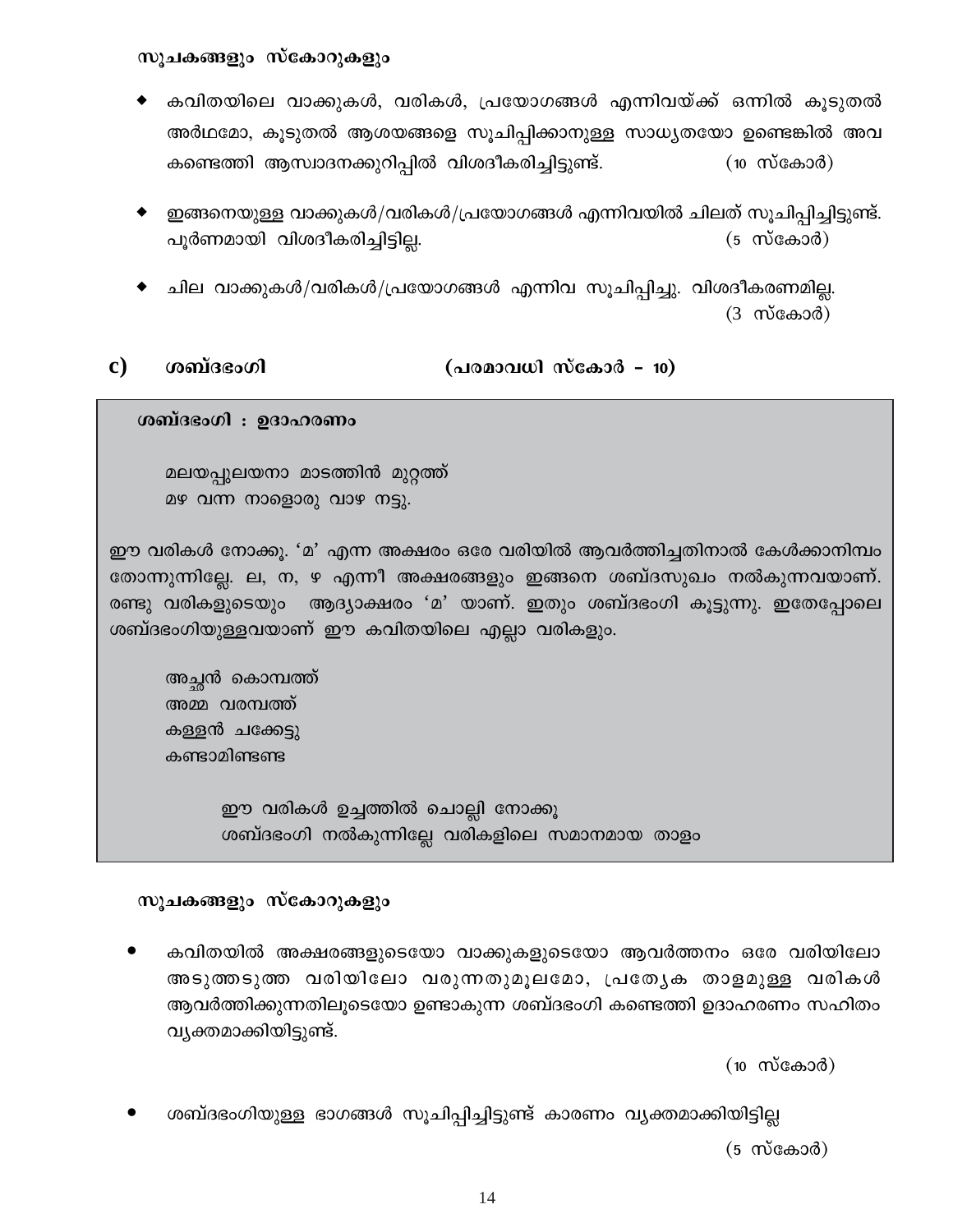### സൂചകങ്ങളും സ്കോറുകളും

കവിതയിലെ ആശയം, വരികൾ, വാക്കുകൾ, പ്രയോഗങ്ങൾ എന്നിവ എന്നിലുണ്ടാക്കിയ ചിന്തകൾ, എന്നെ ഓർമ്മിപ്പിച്ച അനുഭവങ്ങൾ, കവിതയോടുള്ള എന്റെ ഇഷ്ടത്തിനു കാരണം, ഉള്ളടക്കത്തിന്റെ പ്രാധാന്യം എന്നിവയിലേതെങ്കിലും സംബന്ധിച്ച് എന്റെ അഭിപ്രായം ആസ്വാദനക്കുറിപ്പിലുണ്ട്.

 $(10 \t m$ കോർ)

അഭിപ്രായം എഴുതിയിട്ടുണ്ട്. ഇഷ്ടമായി, നല്ല കവിതയാണ് എന്ന രീതിയിൽ മാത്രം  $(5 \text{ m} \cdot \text{m})$ 

e) തെറ്റില്ലാത്ത ഭാഷ (പരമാവധി സ്കോർ - 20)

```
സൂചകങ്ങളും സ്കോറുകളും
```
 $\bullet$  അക്ഷരത്തെറ്റുകൾ, അനാവശ്യമായ വാക്കുകൾ, വാകൃങ്ങളിലെ അവൃക്തത എന്നിവ ഒഴിവാക്കുന്നതിനും അനുയോജ്യമായ പദങ്ങൾ തെരഞ്ഞടുത്തു പയോഗിക്കുന്നതിനും ശ്രദ്ധിച്ചിട്ടുണ്ട്.

 $(10 \t{m} \cos 3\theta)$ 

♦ എഴുതിയത് വീണ്ടും വായിച്ചു നോക്കി ഭാഷാപരമായ മെച്ചപ്പെടുത്തലിനും ചെറിയ രീതിയിൽ ശ്രമിച്ചിട്ടുണ്ട്.

 $(10 \n m$ ്കോർ)

#### (പരമാവധി സ്കോർ - 10) f) അവതരണ മികവ്

സൂചകങ്ങളും സ്കോറുകളും

- ♦ തുടക്കവും ഒടുക്കവും മെച്ചപ്പെടുത്തുന്നതിനും ആശയങ്ങൾ ഖണ്ഡിക തിരിച്ച് എഴുതുന്നതിനും കഴിഞ്ഞിട്ടുണ്ട്.  $(10 \t{m} \cos 3\theta)$
- ♦ ആശയങ്ങൾ ക്രമീകരിച്ചെഴുതുന്നതിൽ ശ്രദ്ധിച്ചിട്ടുണ്ട്.

 $(5 \text{ m} \cdot \text{m} \cdot \text{m})$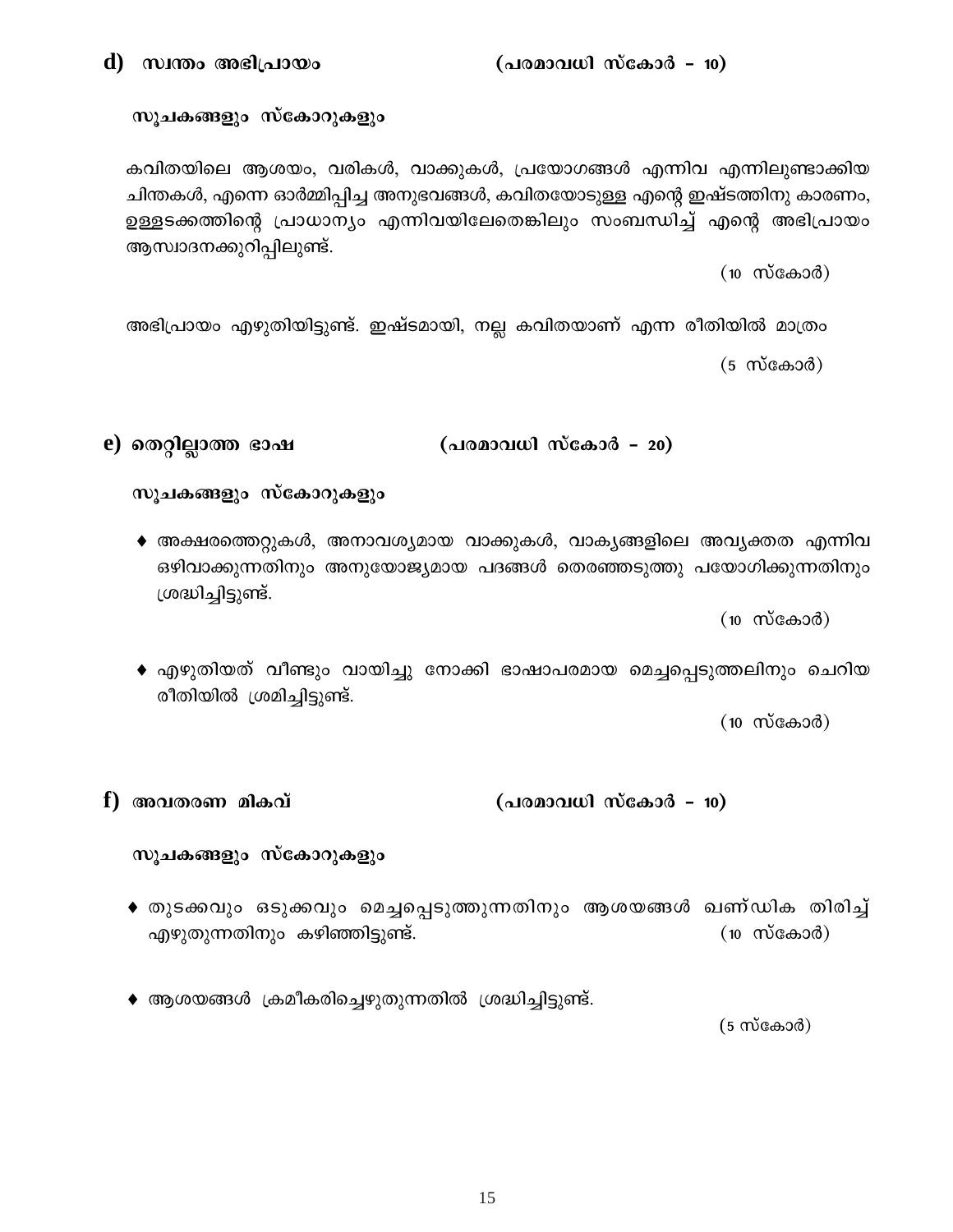# II. യു.എസ്.എസ് പരീക്ഷ

പൊതുനിർദ്ദേശങ്ങൾ:-

പോർട്ട്ഫോളിയോ വിലയിരുത്തലിനായി താഴെകൊടുത്തിരിക്കുന്ന ഇനങ്ങളാണ് പരിഗണിക്കുന്നത്.

- മലയാളത്തിൽ, പരസൃങ്ങളുമായി ബന്ധപ്പെടുത്തി ഒരു ലേഖനവും അടിസ്ഥാനശാസ്ത്രത്തിൽ, 'താപം പ്രവർത്തിക്കുമ്പോൾ' എന്ന യൂണിറ്റിന്റെ അവലോകന റിപ്പോർട്ടുമാണ് പോർട്ട്ഫോളിയോ വിലയിരുത്തലിനായി പരീക്ഷാർത്ഥികൾ കൊണ്ടുവരേണ്ടത്. ഇവ ഓരോന്നും തയ്യാറാക്കുന്നതിനുള്ള പ്രക്രിയകളും നിർദ്ദേശങ്ങളും വിശദമായി താഴെ കൊടുത്തിട്ടുണ്ട്.
- ഗണിതം, സാമൂഹ്യശാസ്ത്രം എന്നീ വിഷയങ്ങളിൽ **ഏതെങ്കിലുമൊന്നി**ൽ ക്ലാസ്റൂം പ്രക്രിയയുമായി ബന്ധപ്പെട്ട ഒരു പ്രവർത്തനത്തിന്റെ തൽസമയ വിലയിരുത്തലും ഉണ്ടാകുന്നതാണ്.
- തയ്യാറാക്കി കൊണ്ടുവരുന്ന പോർട്ട്ഫോളിയോയ്ക്ക് 14 സ്കോറും (ലേഖനത്തിന് 7 സ്കോറും അവലോകന റിപ്പോർട്ടിന് 7 സ്കോറും), <mark>തൽസമയ വിലയിരുത്തലിന് 6 സ്കോറു</mark>മാണ് നൽകുന്നത്.

## $i)$  മലയാളം

മലയാളവുമായി ബന്ധപ്പെട്ട ക്ലാസ്സിൽ നടക്കുന്ന പ്രക്രിയയുടെ ഭാഗമായി തയ്യാറാക്കുന്ന ലേഖനമാണ് ഇത്തവണ വിലയിരുത്തലിനായി കൊണ്ടുവരേണ്ടത്. (പഠനപ്രവർത്തനത്തിന്റെ ഭാഗമായി തയ്യാറാക്കിയ നോട്ടുപുസ്തകത്തിനു പുറമെ) ഈ പ്രവർത്തനത്തിന്റെ പ്രക്രിയ താഴെ നൽകുന്നു.

ഇഷ്ടപ്പെട്ട പരസ്യവാചകം പറയൽ - ബോർഡിൽ രേഖപ്പെടുത്തൽ

എന്തുകൊണ്ട് ഇഷ്ടപ്പെടുന്നു ഓരോരുത്തരും അവതരിപ്പിക്കൽ

ഓരോ കുട്ടിക്കും ഒന്നോ രണ്ടോ ദിനപത്രം നൽകുന്നു.

പരമാവധി പരസ്യങ്ങൾ കുട്ടികൾ കണ്ടെത്തുന്നു. അടുത്തിരിക്കുന്ന അഞ്ചോ ആറോ പേരടങ്ങുന്ന സംഘങ്ങളിൽ പരസ്യങ്ങൾ പട്ടികപ്പെടുത്തുന്നു.

ഒരു സംഘത്തിൽ നിന്നും ഒരു പരസ്യം വായിക്കുന്നു. ഉദാ:- സിനിമ. അധ്യാപിക അതു ബോർഡിൽ രേഖപ്പെടുത്തുന്നു. അതോടൊപ്പം 'വിനോദം' എന്ന് മുകളിൽ രേഖപ്പെടുത്തുന്നു. സിനിമ വിനോദവുമായി ബന്ധപ്പെട്ടതാണ്. വിനോദവുമായി ബന്ധപ്പെട്ട മറ്റു പരസ്യങ്ങളുണ്ടോ? കുട്ടികൾ നിർദ്ദേശിക്കുന്ന മറ്റ് പരസ്യങ്ങൾ കൂടി ബോർഡിൽ എഴുതുന്നു.

ഇത്തരത്തിൽ ഏതെല്ലാം മേഖലകളുമായി ബന്ധപ്പെട്ട പരസ്യങ്ങളാണുള്ളത്? ചർച്ച.

തുടർന്ന് ഓരോ സംഘവും പട്ടികപ്പെടുത്തിയ പരസ്യങ്ങളെ മേഖലകളായി തരം തിരിക്കുന്നു.

(ആവശ്യമെങ്കിൽ ചെറിയ സൂചനകൾ അധ്യാപിക നൽകണം)

തുടർന്ന് ഓരോ സംഘവും അവതരിപ്പിക്കുന്നു. അധ്യാപിക ബോർഡിൽ രേഖപ്പെടുത്തുന്നു.

മറ്റു സംഘങ്ങളുടെ അഭിപ്രായങ്ങൾകൂടി പരിഗണിച്ച് മെച്ചപ്പെടുത്തുന്നു. പരസ്യങ്ങൾ വിവിധ മേഖലകളാക്കിയ പട്ടിക തയ്യാറാക്കുന്നു.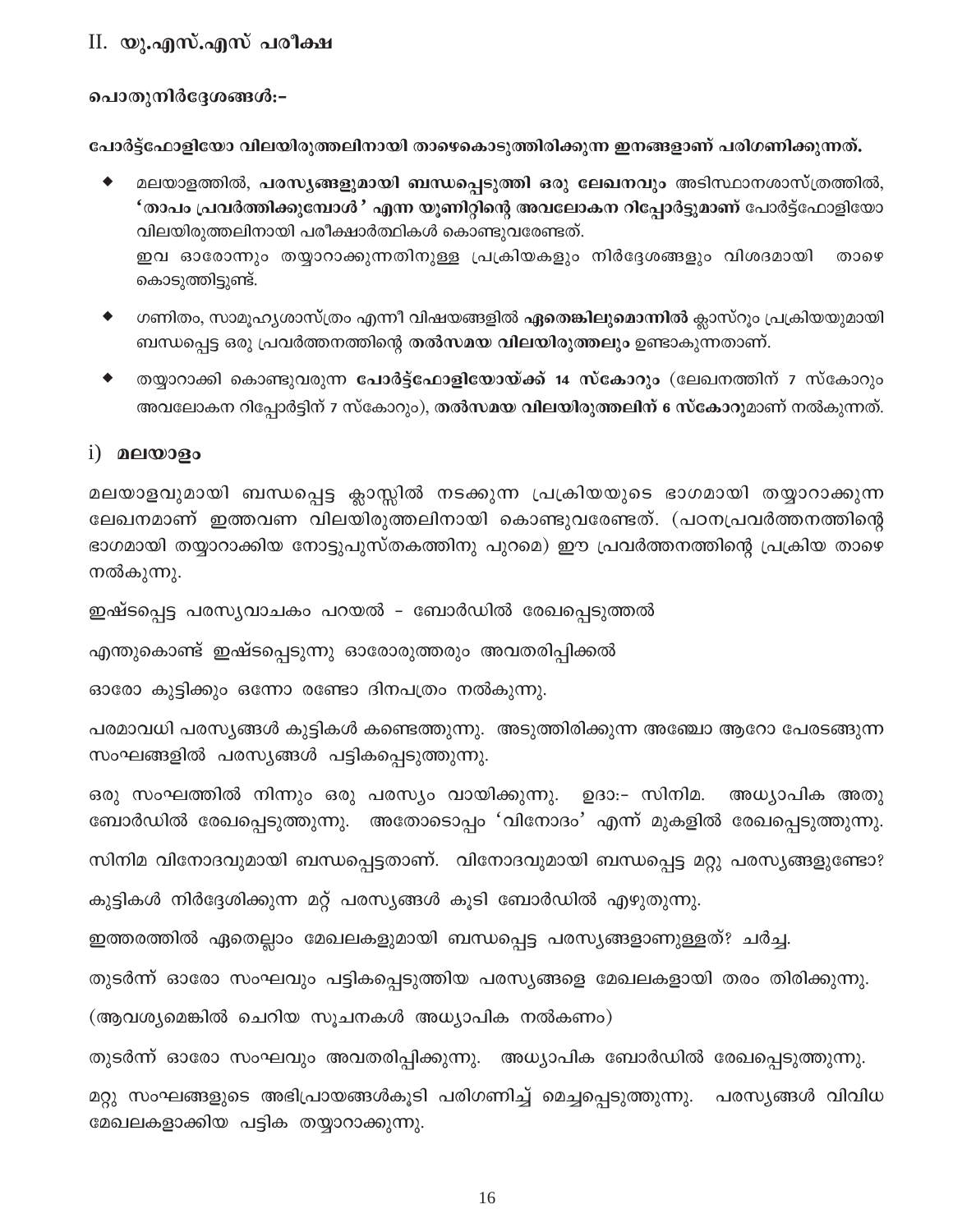| മേഖലകളുമായി ബന്ധപ്പെട്ട് അധ്യാപികയ്ക്കുള്ള സൂചനകൾ               |   |                                                                       |
|-----------------------------------------------------------------|---|-----------------------------------------------------------------------|
| സൗന്ദര്യവുമായി ബന്ധപ്പെട്ടവ                                     |   | ആഭരണം, വസ്ത്രം, എണ്ണ, സോപ്പ്, ക്രീമുകൾ,<br>പേസ്റ്റുകൾ, ബ്രഷ്,         |
| ആഹാരവുമായി ബന്ധപ്പെട്ട                                          |   | ബിസ്ക്കറ്റ്, വിവിധ പാനീയങ്ങൾ, ലഘു പലഹാരങ്ങൾ,<br>അച്ചാറുകൾ, കറിപൗഡറുകൾ |
| യാത്രയുമായി ബന്ധപ്പെട്ടവ                                        |   | കാർ, മോട്ടോർ സൈക്കിൾ,                                                 |
| തൊഴിൽ, വിദ്യാഭ്യാസം ഇവയുമായി ബന്ധപ്പെട്ട – കോഴ്സുകൾ, സ്ഥാപനങ്ങൾ |   |                                                                       |
| ശുചിത്വവുമായി ബന്ധപ്പെട്ടവ                                      |   | അണുനാശിനികൾ,                                                          |
| വാർത്താവിനിമയവുമായി ബന്ധപ്പെട്ടവ                                | - | മൊബൈൽഫോൺ, ഇന്റർനെറ്റ്, ഡിഷ് ടി.വി,                                    |
| വിനോദവുമായി ബന്ധപ്പെട്ടവ                                        |   | സിനിമ                                                                 |
| പൊതുനൻമ ലക്ഷ്യമാക്കിയവ (സർക്കാർ) –                              |   | വൈദ്യുതി, കുത്തിവെയ്പുകൾ, മലിനീകരണം                                   |
| ധനകാര്യവുമായി ബന്ധപ്പെട്ടവ                                      |   | ലോട്ടറി, ചിട്ടികൾ, വിവിധ വായ്പകൾ                                      |
|                                                                 |   |                                                                       |

തുടർന്ന് അധ്യാപികയുടെ നേതൃത്വത്തിൽ ഒരു പരസ്യം വിശകലനം ചെയ്യുന്നു.

ഉദാ:– ബിസ്ക്കറ്റുമായി ബന്ധപ്പെട്ടത്.

പരസ്യവാചകം എന്ത്? ഭാഷാപരമായ എന്തെല്ലാം പ്രത്യേകതകളുണ്ട്?

പരസ്യം നമുക്ക് നൽകുന്ന സന്ദേശമെന്ത്?

പരസ്യം ആരെയാണ് ലക്ഷ്യമിടുന്നത? ഏതു പ്രായക്കാരെ?

പരസൃത്തിൽ പ്രതൃക്ഷപ്പെടുന്നവരുടെ പ്രായവും പരസ്യം ലക്ഷ്യം വെയ്ക്കുന്നവരുടെ

പ്രായവും തമ്മിൽ ബന്ധമുണ്ടോ?

എന്തുകൊണ്ടായിരിക്കും ഇത്തരത്തിൽ തെരഞ്ഞെടുക്കുന്നത്?

പരസ്യത്തിലുള്ളവരെ നിങ്ങൾക്കു പരിചയമുണ്ടോ?

പരസ്യത്തിൽ പറയുന്ന ഗുണങ്ങൾ അനുഭവമുള്ളവരുണ്ടോ?

ഇത്തരം ഉല്പന്നം കഴിക്കാത്തവർക്കും ആരോഗ്യവും ഉൻമേഷവും ഉണ്ടല്ലോ. അതെന്തുകൊണ്ട്?

ഇത്തരം ബിസ്ക്കറ്റുകൾ കഴിക്കാത്തതുകൊണ്ട് എന്തെങ്കിലും പ്രശ്നമുണ്ടോ?

ഇവയുടെ നിർമ്മാതാക്കൾ ആരാണ്?

ചുമ, കഫക്കെട്ട് മുതലായ അസുഖമുള്ളവരോട് ബിസ്ക്കറ്റുപോലെയുള്ളവ ഒഴിവാക്കണം എന്നു പലരും പറയുന്നതെന്തുകൊണ്ടായിരിക്കും?

തുടങ്ങിയ ചോദ്യങ്ങളുന്നയിച്ചു ചർച്ച നടത്തുന്നു.

ചർച്ചകൾക്കൊടുവിൽ രണ്ടോ മൂന്നോ കുട്ടികൾ ചർച്ച ക്രോഡീകരിക്കുന്നു. ഒടുവിൽ അധ്യാപികയും ക്രോഡീകരിക്കുന്നു.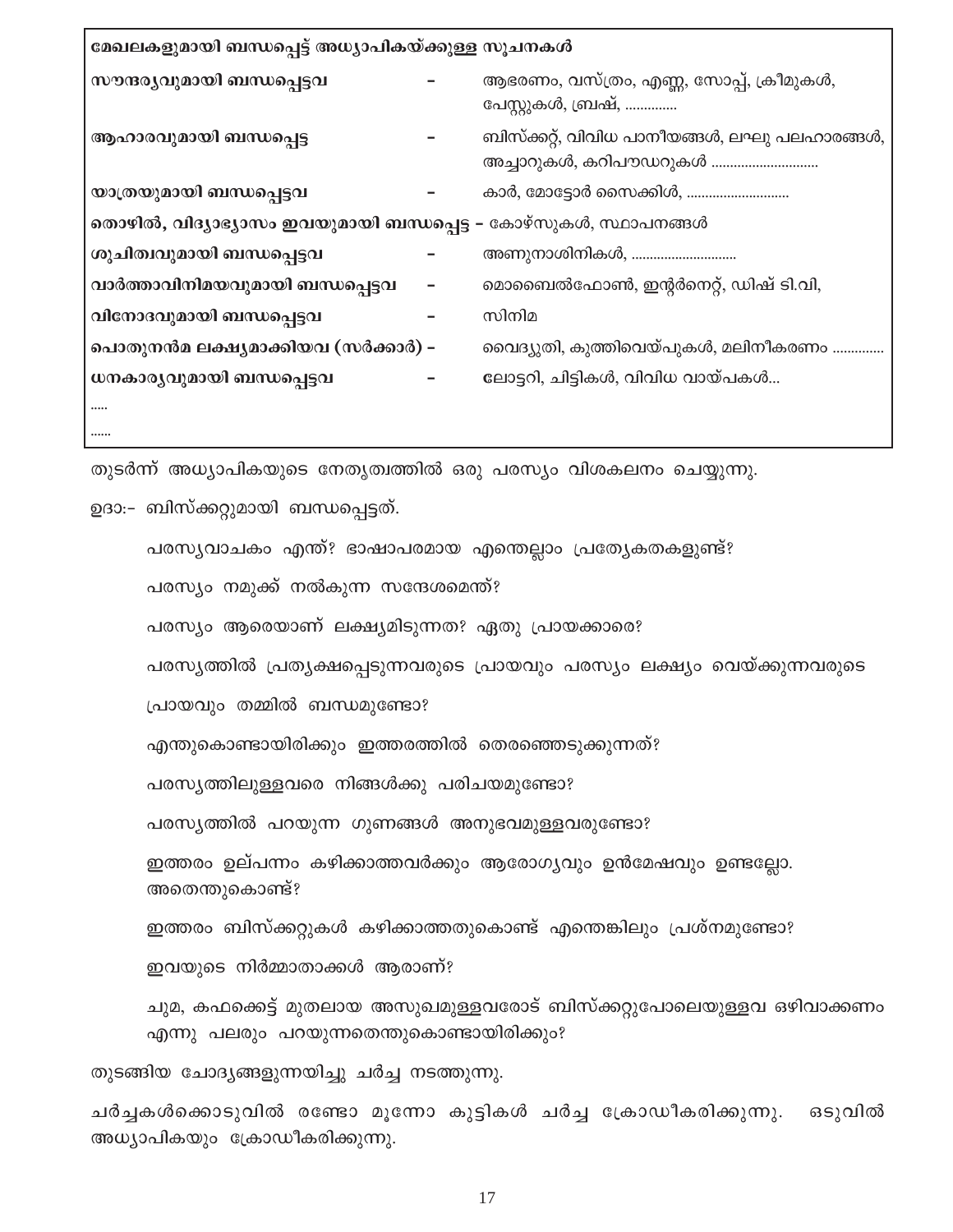തുടർന്ന് മേഖലകൾക്കനുസരിച്ച് ഗ്രൂപ്പാകുന്നു. ഓരോ ഗ്രൂപ്പും നേരത്തെ നടന്ന ചർച്ചകളുടെയും കൂടി അടിസ്ഥാനത്തിൽ വിശകലനപ്പത്രിക പൂർത്തിയാക്കുന്നു. (പത്രിക പൂരിപ്പിക്കുമ്പോൾ ടി.വി പോലെയുള്ള മാധ്യമങ്ങളിൽ കുട്ടികൾ കണ്ടിട്ടുള്ളവയും, 'മിന്നുന്നതെല്ലാം' എന്ന യൂണിറ്റിലെ പാഠഭാഗങ്ങളുടെ ആശയവും പരിഗണിക്കാം).

ശേഷം ഓരോ മേഖലയായി അവതരിപ്പിക്കുന്നു.

ഓരോ അവതരണത്തിനും മറ്റു മേഖലകളിലെ കുട്ടികൾ പ്രതികരിക്കുന്നു. അനുയോജ്യമായ ചോദൃങ്ങൾ, പ്രതികരണങ്ങൾ മുതലായവയിലൂടെ അധ്യാപികയും ചർച്ചയിൽ ഇടപെടുന്നു. ചർച്ചയുടെ അടിസ്ഥാനത്തിൽ ഓരോരുത്തരും വിശകലനപ്പത്രിക മെച്ചപ്പെടുത്തുന്നു.

ഇത്തരത്തിൽ ലഭിച്ച ആശയങ്ങൾ പ്രയോജനപ്പെടുത്തി 'പരസൃങ്ങളും മലയാളിയും' എന്ന വിഷയവുമായി ബന്ധപ്പെട്ട ലേഖനം വ്യക്തിഗതമായി തയ്യാറാക്കുന്നു.

ഇങ്ങനെ തയ്യാറാക്കിയ ലേഖനമാണ് കുട്ടികൾ പോർട്ട്ഫോളിയോയുടെ ഭാഗമായി കൊണ്ടുവേരണ്ടത്.

- ⋏ പത്രങ്ങളിൽ നിന്നു ശേഖരിച്ച പരസ്യങ്ങളുടെ മേഖല തിരിച്ച പട്ടിക
- ആദ്യം തയ്യാറാക്കിയ വിശകലനപ്പത്രിക ᄉ
- ചർച്ചയ്ക്കുശേഷം മെച്ചപ്പെടുത്തിയ വിശകലനപ്പത്രിക
- മറ്റു സംഘങ്ങൾ അവതരിപ്പിക്കുമ്പോൾ തയ്യാറാക്കിയ കുറിപ്പുകൾ
- $\blacktriangle$ ലേഖനം
- $\blacktriangle$
- 
- 
- 
- 
- 
- ഇവയ്ക്കൊപ്പം കുട്ടികളുടെ മലയാളം നോട്ടുപുസ്തകം

എന്നിങ്ങനെ ആറ് ഇനങ്ങളാണ് പരീക്ഷാദിവസം ഹാജരാക്കേണ്ടത്.

# വിശകലനപ്പത്രിക

വിശകലനപ്പത്രിക പൂരിപ്പിക്കുമ്പോൾ കളങ്ങളിൽ നൽകിയ ചോദ്യങ്ങൾക്ക് ഉത്തരമെഴുതുകയല്ല, മറിച്ച് അത്തരം ചോദ്യങ്ങൾകൂടി പരിഗണിച്ച് സ്വതന്ത്രമായി കളങ്ങൾ പൂരിപ്പിക്കുകയാണ് വേണ്ടത്.

| പരസ്യം   | പരസ്യവാചകത്തിന്റെ പ്രത്യേകത<br>ഉൾപ്പെട്ട നടൻ, നടി, കളിക്കാർ, മറ്റുള്ളവർ<br>എന്തിനായിരിക്കും അവരെത്തന്നെ തെരഞ്ഞെടുത്ത്?<br>ഏതെങ്കിലും മേഖലയിലുള്ളവർ പരസ്യങ്ങളിൽ<br>പ്രത്യക്ഷപ്പെടാതെയുണ്ടോ? എന്തുകൊണ്ടായിരിക്കും? |
|----------|------------------------------------------------------------------------------------------------------------------------------------------------------------------------------------------------------------------|
| ഉല്പന്നം | പേര്, പ്രത്യേകത, കമ്പനി പറയുന്ന ഗുണങ്ങൾ,<br>അവയെക്കുറിച്ചുള്ള അഭിപ്രായം<br>- അനുഭവങ്ങൾക്ക് തെളിവുണ്ടോ?<br>ഈ ഉല്പന്നം ഉപയോഗിക്കാത്തവർക്കും പരസ്യത്തിൽ                                                             |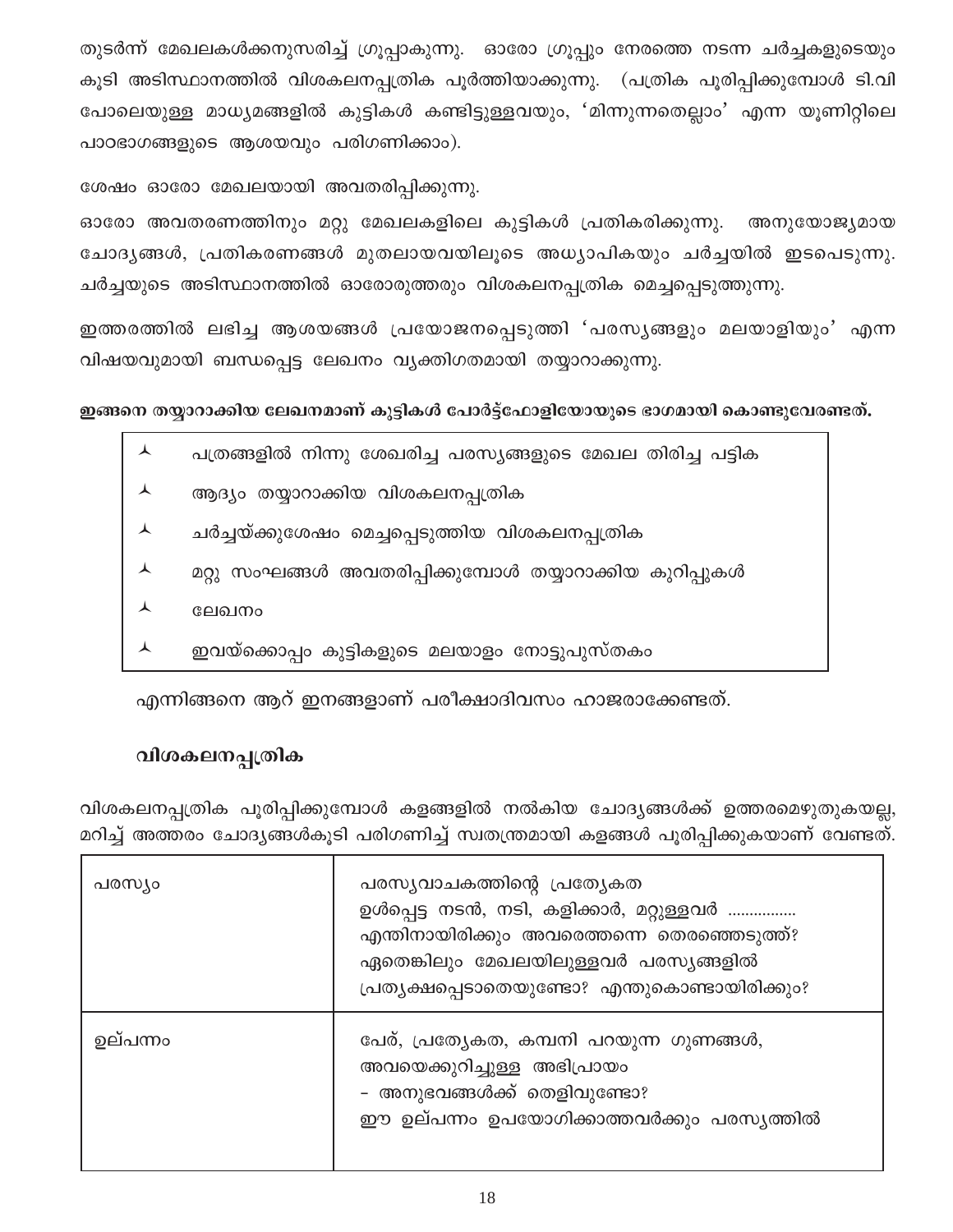| പരസ്യങ്ങളിൽ                    | പറയുന്ന കഴിവുകളില്ലേ? എന്തുകൊണ്ടായിരിക്കും?<br>അഭിനയിക്കുന്നവരുടെ കുട്ടിക്കാലത്ത് ഈ ഉല്പന്നം<br>ഉണ്ടാകാനിടയുണ്ടോ?<br>എങ്കിൽ അവരുടെ വാക്കുകൾ വിശ്വസനീയമാണോ?<br>എന്തുകൊണ്ട്?<br>ഉപയോഗിക്കാതിരുന്നാൽ വല്ല ദോഷവുമുണ്ടോ?<br>മനുഷ്യന് ഇവ അത്യാവശ്യമാണോ? |
|--------------------------------|---------------------------------------------------------------------------------------------------------------------------------------------------------------------------------------------------------------------------------------------------|
| നിർമ്മാതാക്കൾ                  | ഇന്ത്യയിലെ വൻകിട കമ്പനികൾ, വിദേശകമ്പനികൾ,<br>പ്രാദേശികമായ ചെറുകമ്പനികൾ<br>നിർമാതാക്കളുടെ ലക്ഷ്യമെന്തായിരിക്കും?<br>ഏറ്റവും കൂടുതൽ പരസ്യങ്ങൾ മനുഷ്യന് അത്യാവശ്യമുള്ള<br>ഉല്പന്നങ്ങൾക്കു വേണ്ടിയാണോ? എന്തുകൊണ്ട്?                                   |
| ഉല്പന്നം ലക്ഷ്യം വെയ്ക്കുന്നത് | കുട്ടികൾ, സ്ത്രീകൾ, യുവാക്കൾ, പുരുഷൻമാർ, വൃദ്ധൻമാർ<br>പരസ്യത്തിൽ അഭിനയിക്കുന്നവരുടെ പ്രായവും<br>പരസ്യം ലക്ഷ്യം വയ്ക്കുന്നവരുടെ പ്രായവും തമ്മിൽ<br>ബന്ധമുണ്ടോ? എന്തുകൊണ്ടായിരിക്കും? പരസ്യത്തിന്<br>തെരഞ്ഞെടുക്കപ്പെടുന്നവരുടെ പ്രത്യേകതകൾ         |
| അഭിപ്രായം                      | പരസ്യതന്ത്രം, ലക്ഷ്യം, നമ്മൾ തിരിച്ചറിയേണ്ടത്,<br>അത്യാവശ്യമല്ലാത്തവ ഒഴിവാക്കേണ്ടതിന്റെ ആവശ്യകത.<br>പരസ്യങ്ങൾ, ഉപഭോഗം ഇവ സംബന്ധിച്ച് പൊതുനൻമയെ<br>മുൻനിർത്തി നമ്മൾ സ്വീകരിക്കേണ്ട നിലപാടുകൾ                                                       |

# കുട്ടികളോടു പറയാനുള്ളത്.

#### ലേഖനം തയ്യാറാക്കുമ്പോൾ:-

- ലേഖനത്തിന്റെ ആശയം വ്യക്തമാക്കുന്ന തലക്കെട്ട് നൽകണം.
- ഓരോ ആശയവും വ്യക്തമായി, യുക്തിപരമായി അവതരിപ്പിക്കണം. ആവശ്യമായ തെളിവുകൾ, ഉദാഹരണങ്ങൾ എന്നിവ പ്രയോജനപ്പെടുത്തണം.
- ആശയങ്ങൾ പരസ്പരബന്ധത്തോടെ അവതരിപ്പിക്കണം.
- ആശയങ്ങളുടെ സമർത്ഥനത്തിനായി ഭാഷ വ്യക്തവും ശക്തവുമായിരിക്കണം.
- ലേഖകനു നൽകാനുള്ള നിർദ്ദേശങ്ങൾ, ലേഖകന്റെ അഭിപ്രായങ്ങൾ .......... മുതലായവ വ്യക്തമാകത്തക്കവിധം ഉപസംഹരിക്കണം.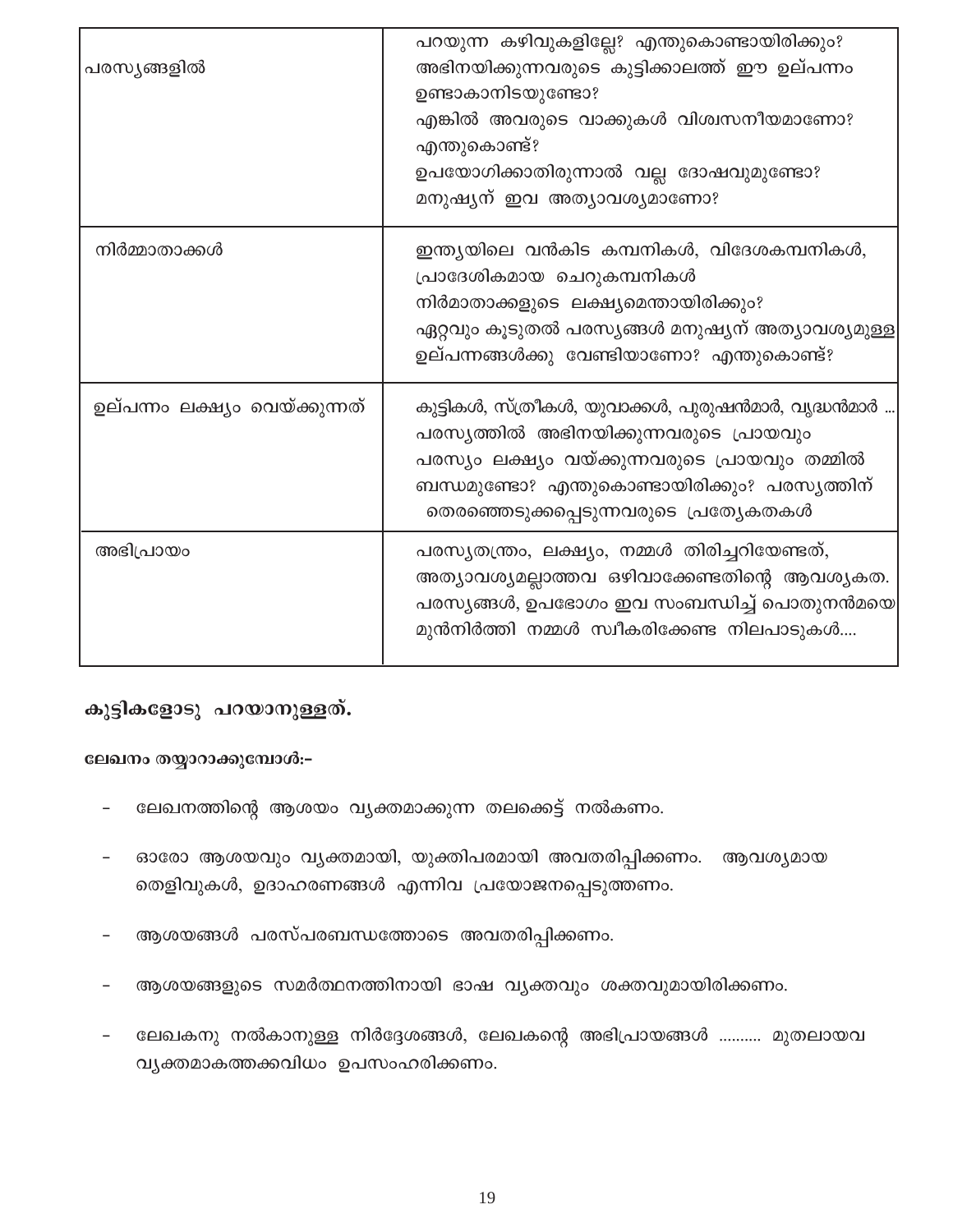# $\mathbf{ii})$  ശാസ്ത്രം

ഏഴാം ക്ലാസ്സ് ശാസ്ത്രപാഠപുസ്തകത്തിലെ 'താപം പ്രവർത്തിക്കുമ്പോൾ' എന്ന യൂണിറ്റിലെ പ്രവർത്തനങ്ങളുടെ അവലോകന റിപ്പോർട്ടാണ് പോർട്ട്ഫോളിയോയിലെ രണ്ടാമത്തെ ഇനം ആയി ഈ യൂണിറ്റിലെ പ്രധാന ആശയങ്ങളെ അടിസ്ഥാനമാക്കി ചെയ്ത കൊണ്ടുവരേണ്ടത്. പ്രവർത്തനങ്ങളും നിരീക്ഷണങ്ങളും/പഠനഫലങ്ങളും ഉൾക്കൊള്ളിച്ചുകൊണ്ടാണ് റിപ്പോർട്ട് തയ്യാറാക്കേണ്ടത്. അവലോകന റിപ്പോർട്ട് തയ്യാറാക്കുന്നതിനുള്ള ഫോർമാറ്റ് അനുബന്ധമായി കൊടുത്തിട്ടുണ്ട്. കുട്ടിയുടെ ശാസ്ത്രപുസ്തകത്തിൽത്തന്നെയാണ് റിപ്പോർട്ട് എഴുതേണ്ടത്. ശാസ്ത്ര പുസ്തകത്തിന്റെ ഇടതു-വലതു പേജുകൾ ഒരുമിച്ച് ചേർത്ത് ഫോർമാറ്റിന്റെ കോളങ്ങൾ വരച്ച് നിർദ്ദേശാനുസരണമുള്ള റിപ്പോർട്ട് ഇതിനോടകം നോട്ട് ബുക്കിൽ റിപ്പോർട്ട് തയ്യാറാക്കുക. തയ്യാറാക്കി സൂക്ഷിച്ചിട്ടുണ്ടെങ്കിൽ അത് പോർട്ട്ഫോളിയോ ആയി പരിഗണിക്കുന്നതാണ്.

## യൂണിറ്റിലെ പ്രധാന ആശയങ്ങൾ/വസ്തുതകൾ/ധാരണകൾ

- വസ്ത്രം ഉണങ്ങുന്നത് ബാഷ്പീകരണം മൂലമാണ്.
- വസ്ത്രം ഉണങ്ങുന്നത് വേഗത്തിലാക്കുന്ന വിവിധ ഘടകങ്ങളുണ്ട്.
- ഏതവസ്ഥയിലുള്ള പദാർത്ഥങ്ങളും ചൂടാക്കുമ്പോൾ പൊതുവെ വികസിക്കുകയും ₩ തണുക്കുമ്പോൾ സങ്കോചിക്കുകയും ചെയ്യുന്നു.
- യൂണിറ്റ് വ്യാപ്തം പദാർത്ഥത്തിന്റെ മാസാണ് സാന്ദ്രത.
- എല്ലാ വസ്തുക്കളുടേയും സാന്ദ്രത ഒരു പോലെയല്ല.
- 
- 
- 

(പ്രധാന ആശയങ്ങൾ കൂട്ടിച്ചേർക്കണം)

# അവലോകന റിപ്പോർട്ട് തയ്യാറാക്കുമ്പോൾ ശ്രദ്ധിക്കേണ്ട കാര്യങ്ങൾ:-

- ഒരു യൂണിറ്റുമായി ബന്ധപ്പെട്ട് ആശയരൂപീകരണത്തിനായി നടത്തുന്ന പ്രവർത്തനങ്ങളെല്ലാം  $1.$ കഴിഞ്ഞ ശേഷമാണ് ഇത്തരമൊരു അവലോകന റിപ്പോർട്ട് തയ്യാറാക്കേണ്ടത്.
- 2. റിപ്പോർട്ടിന്റെ ഒന്നാം കോളത്തിൽ ഈ യൂണിറ്റുമായി ബന്ധപ്പെട്ട ആശയങ്ങളും ധാരണകളും വസ്തുതകളുമാണ് എഴുതേണ്ടത്.
- രണ്ടാം കോളത്തിൽ ഓരോ ആശയവും രൂപപ്പെടുന്നതിനുവേണ്ടി ക്ലാസിലും പുറത്തുമായി കുട്ടി  $3.$ സ്വയം ഏറ്റെടുത്തതും, അധ്യാപികയുടെ നേതൃത്വത്തിലും സഹായത്തോടെയും ചെയ്തതും/ കണ്ടതും ആയ പ്രവർത്തനങ്ങളുടെ / പരീക്ഷണങ്ങളുടെ സൂചനകളാണ് ഉണ്ടാവേണ്ടത്.
- 4. ഈ പ്രവർത്തനങ്ങളിലൂടെയൊ പരീക്ഷണങ്ങളിലൂടെയോ മനസ്സിലായ വസ്തുതകളോ (പഠനഫലങ്ങൾ) നിരീക്ഷിച്ചറിഞ്ഞ വസ്തുതകളോ (നിരീക്ഷണഫലങ്ങൾ) ആണ് മൂന്നാം കോളത്തിൽ സൂചിപ്പിക്കേണ്ടത്. ഓരോ പ്രവർത്തനത്തിനുനേരെയും അതാതിന്റെ പഠനഫലങ്ങളോ/ നിരീക്ഷണ ഫലങ്ങളോ എഴുതണം.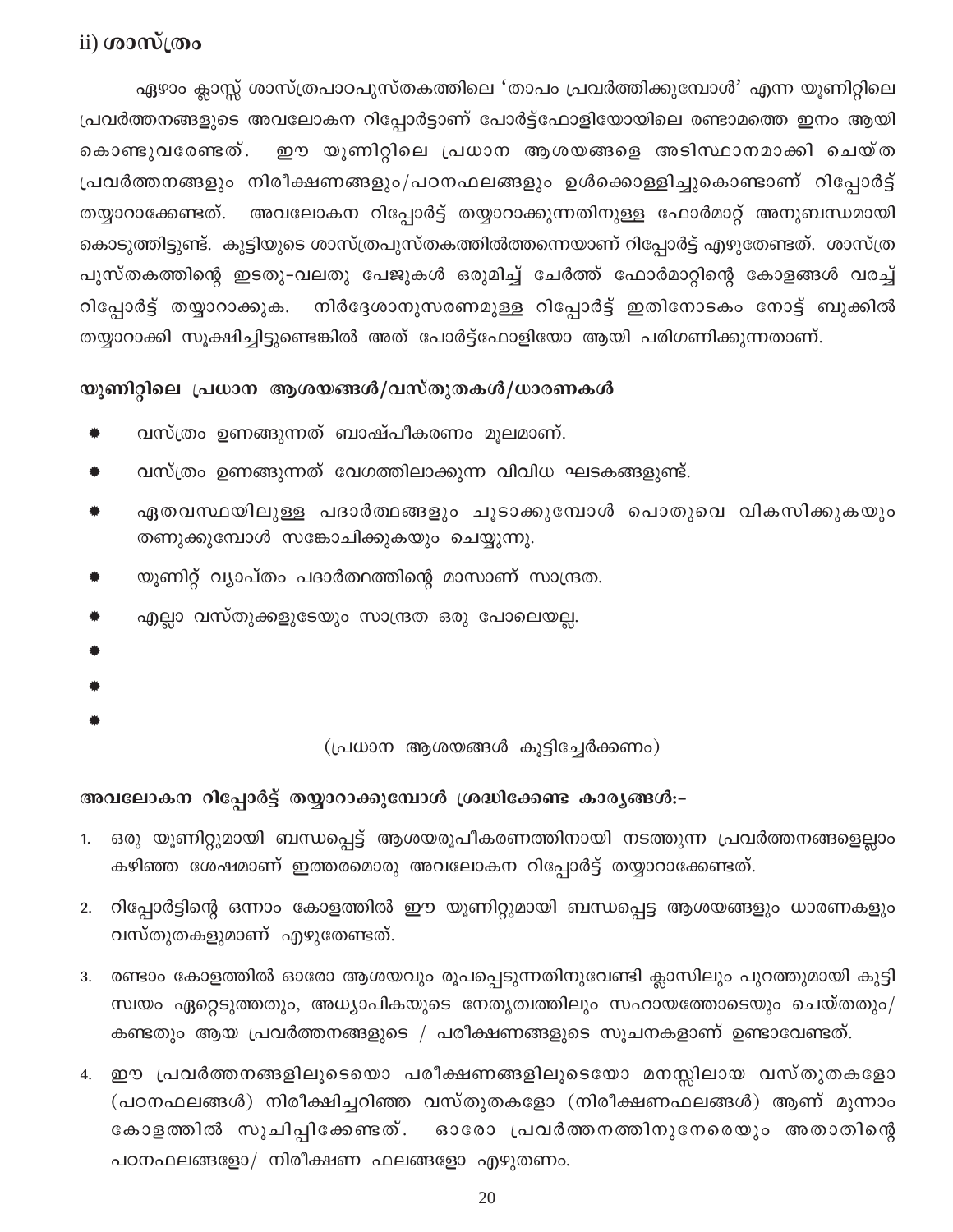- 5. നാലാം കോളത്തിൽ ആശയരൂപീകരണത്തിനായി പാഠപുസ്തകത്തിൽ നിന്നോ, അധികവായനയിൽ നിന്നോ ശേഖരിച്ചതായ വിവരങ്ങൾ ചെറുകുറിപ്പുകളായി എഴുതുകയാണ് വേണ്ടത്.
- അന്തിമ അവലോകന റിപ്പോർട്ട് ഓരോ കുട്ടിയും വ്യക്തിഗതമായി എഴുതി തയാറാക്കേണ്ടതാണ്. 6. ഇതിനായി
	- യൂണിറ്റിലെ പ്രധാന ആശയങ്ങളും അത് രൂപപ്പെടുത്തുന്നതിനു വേണ്ടി ചെയ്ത ❖ പ്രവർത്തനങ്ങളും ശേഖരിച്ച വിവരങ്ങളുമൊക്കെ പൊതു ചർച്ചയ്ക്കു വിധേയമാക്കി കണ്ടെത്താം. (അധ്യാപികയുടെ സഹായത്തോടെ)
	- തുടർന്ന് യൂണിറ്റിലെ ആദ്യത്തെ രണ്ട് ആശയങ്ങളെ അടിസ്ഥാനമാക്കി വ്യക്തിഗതമായി ✦ നിശ്ചിതഫോർമാറ്റിൽ റിപ്പോർട്ട് തയ്യാറാക്കി വരുന്നതിന് നിർദ്ദേശിക്കാം.
	- തയ്യാറാക്കി വന്ന റിപ്പോർട്ടുകൾ കുട്ടികളുടെ ചെറുഗ്രൂപ്പിൽ പങ്കുവെയ്ക്കനവസരം നൽകി ❖ പരിമിതികളും പോരായ്മകളും പരിഹരിച്ച് മെച്ചപ്പെടുത്താം.
	- ❖ ഓരോ ഗ്രൂപ്പിന്റെയും മെച്ചപ്പെടുത്തിയ റിപ്പോർട്ടുകൾ ക്ലാസിൽ പൊതുവായി അവതരിപ്പിക്കുന്നതിന് അവസരമൊരുക്കാം.
	- ✦ ഈ പ്രക്രിയകളിലൂടെയൊക്കെ കടന്നുപോയശേഷം ഉണ്ടായ ധാരണകളുടേയും മെച്ചപ്പെടുത്തലുകളുടേയും അടിസ്ഥാത്തിൽ ഓരോ കുട്ടിയോടും യൂണിറ്റിലെ എല്ലാ ആശയങ്ങളും ഉൾക്കൊള്ളിച്ചുകൊണ്ട് അന്തിമ അവലോകന റിപ്പോർട്ട് തയ്യാറാക്കാൻ (ഒരു കുട്ടി തയ്യാറാക്കിയ റിപ്പോർട്ട് മറ്റൊരാൾ പകർത്തിയെഴുതാൻ നിർദ്ദേശിക്കാം. അവസരമുണ്ടാകരുത്).
	- $\blacklozenge$  പോർട്ട് ഫോളിയോയിൽ അന്തിമ അവലോകന റിപ്പോർട്ടിനോടൊപ്പം കുട്ടി വ്യക്തിഗതമായി ആദ്യം തയ്യാറാക്കിയ റിപ്പോർട്ടും ഉണ്ടാവണം. റിപ്പോർട്ട് എഴുതിയ തീയതിയും രേഖപ്പെടുത്തണം.
	- ❖ അവലോകന റിപ്പോർട്ട് ശാസ്ത്രപുസ്തകത്തിൽ തന്നെ തയ്യാറാക്കിയാൽ മതി. (പ്രത്യേകമായി മറ്റൊരു ഷീറ്റിൽ എഴുതി തയ്യാറാക്കേണ്ടതില്ല.) നിലവിൽ ശാസ്ത്ര പുസ്തകത്തിലെ അവസാന രേഖപ്പെടുത്തലുകൾക്ക് ശേഷമുള്ള പേജുകളിൽ എഴുതിയാൽ മതി.

#### അധ്യാപികയുടെ പ്രത്യേക ശ്രദ്ധയ്ക്ക്

ഈ അവലോകന റിപ്പോർട്ട് യു.എസ്.എസ് പരീക്ഷയ്ക്കു വേണ്ടി മാത്രമായി തയ്യാറാക്കേണ്ട ഒന്നല്ല, മറിച്ച് ഓരോ യൂണിറ്റിലെ പ്രവർത്തനങ്ങൾ പൂർത്തിയാകുമ്പോഴും ശാസ്ത്രപുസ്തകത്തിൽ രേഖപ്പെടുത്തി വെയ്ക്കേണ്ടതാണ്.

നവംബർ, ഡിസംബർ, ജനുവരി മാസങ്ങളിൽ നടന്നിട്ടുള്ള പഠനപ്രവർത്തനങ്ങളുടെ അവലോകന റിപ്പോർട്ട് യൂണിറ്റ് അവസാനിക്കുമ്പോൾ ശാസ്ത്രപുസ്തകത്തിൽ രേഖപ്പെടുത്താൻ അവസരമൊരുക്കണം.